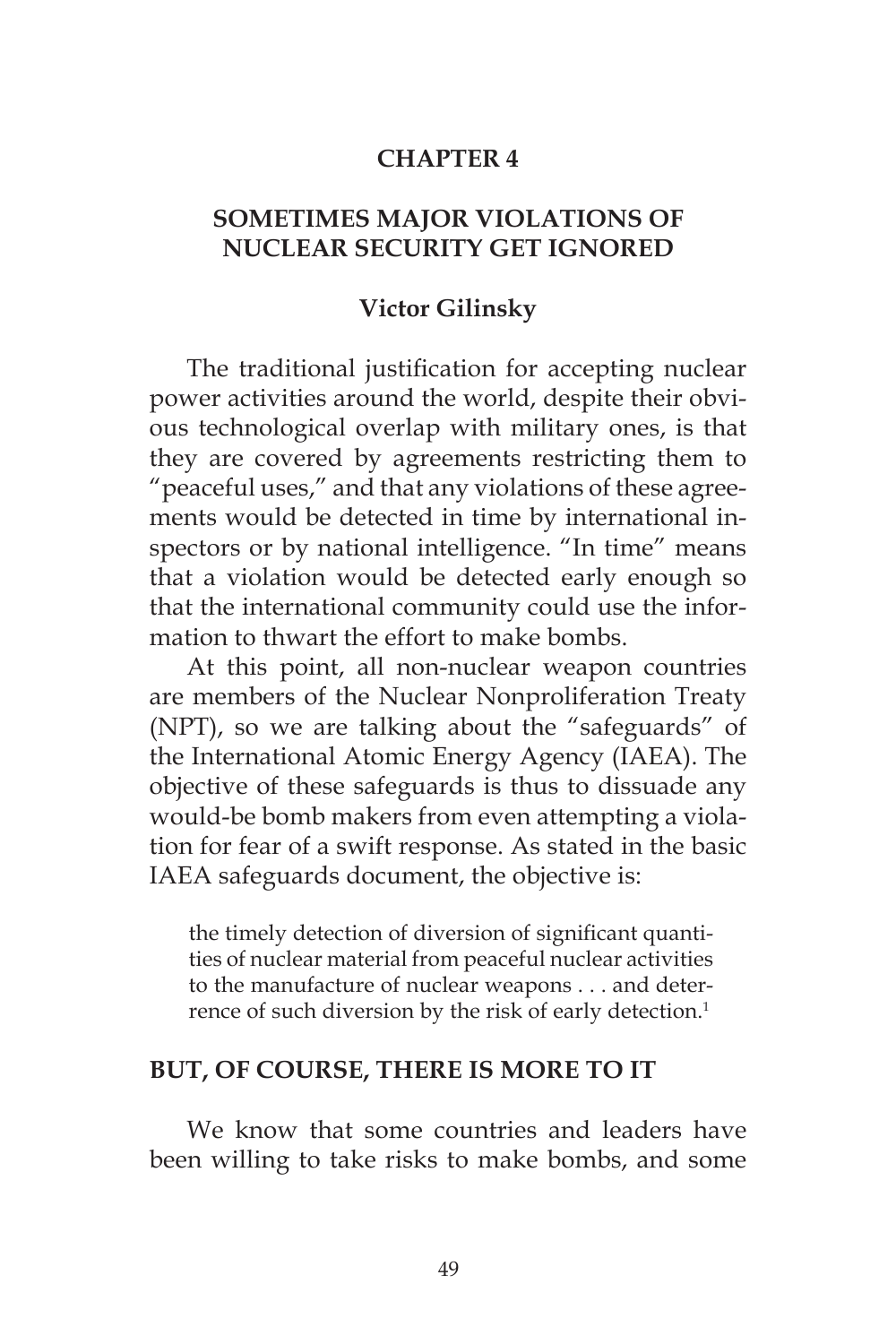have managed to avoid detection in the first stages of violations. To reduce the chance of such detection failures in the future, there are frequent policy suggestions that we spend more money on IAEA safeguards and on national intelligence to improve **detection***.* Israel, India, and Pakistan never joined the NPT, but their bomb making involved violations of other nuclear-related agreements and understandings, and failures to detect these played a role in the ability of these countries to finesse international opprobrium.

But, of course, there is more to deterring violation of agreements than assuring detection. The IAEA's safeguards factsheet takes a realistic view—it says effectiveness in stifling proliferation as it relates to nuclear energy activities depends on three things: awareness of all nuclear activities in the various countries (to eliminate the possibility of clandestine facilities), physical access for inspectors to check on materials, and the "will of the international community . . . to take action."2 All are important, but the last, enforcement of the rules, is key, and it is the hardest to assure.

U.S. President Barack Obama underlined the need for firm international enforcement of nuclear rules in his 2009 Prague speech:

We need real and immediate consequences for countries caught breaking the rules . . . Some countries will break the rules. That's why we need a structure in place that ensures when any nation does, they will face consequences.3

He was talking about the NPT, but the suggestion applies more broadly to security agreements and laws and understandings with the three non-NPT states— India, Israel, and Pakistan.4 The trouble is, even when solid information on violations is available early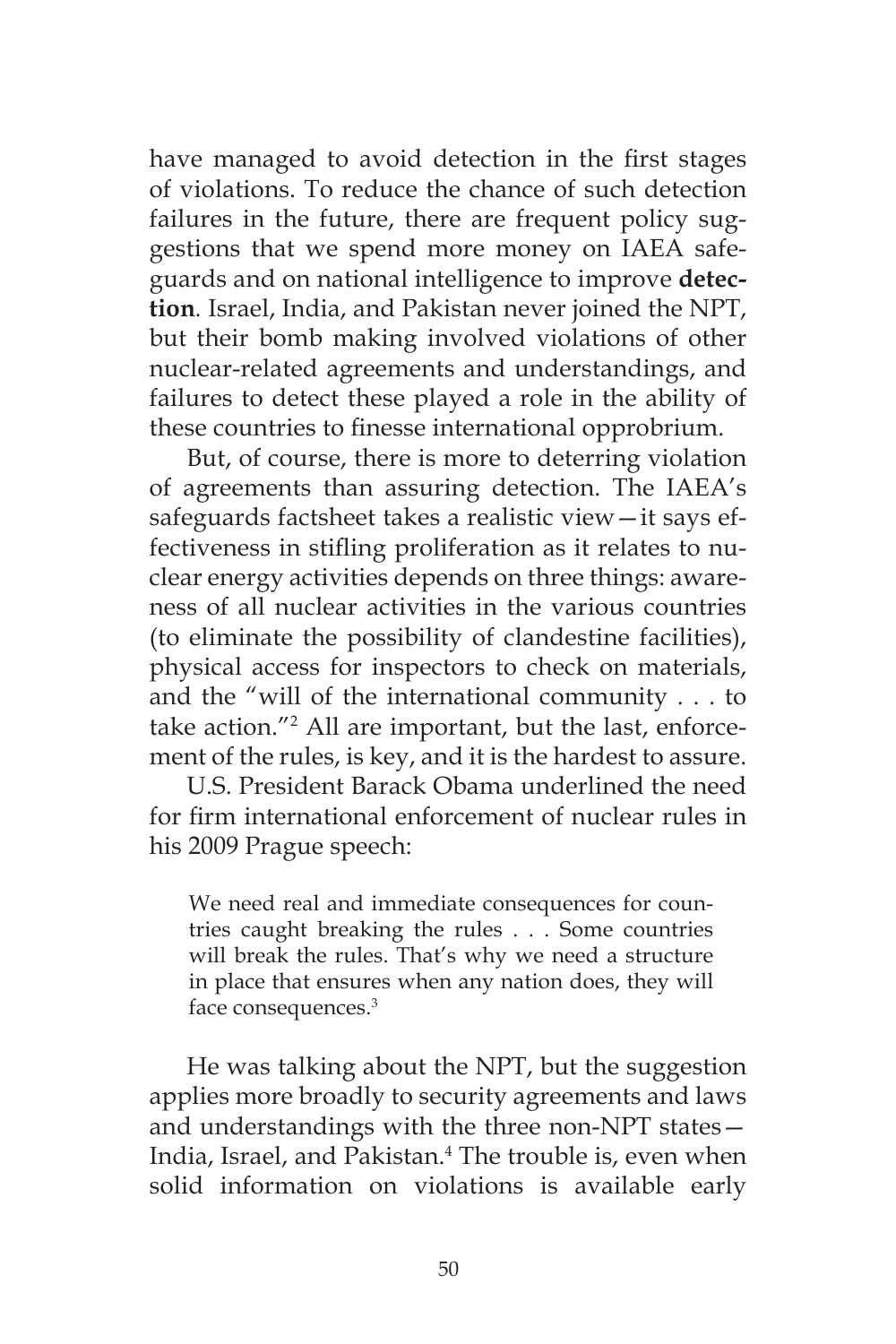enough, the main countries on whose action international enforcement depends are sometimes reluctant to take needed action. If they do not, however, if there is no sure and swift response, then there is also no sure deterrence for subsequent events.

### **THE WILL TO RESPOND IS NOT A SURE THING**

It is a familiar phenomenon in ordinary life that a friend of a violator of the law, or even a victim, is reluctant to report a crime. It also happens on an international level in dealings between states. It is natural, understandable, and difficult to rule out, however much of it undermines the rule of law. It suggests, therefore, that the seemingly plausible theories on how international safeguards would work if we only had adequate intelligence are just that, theories, and cannot be entirely relied upon in practice.

The example I want to concentrate on is the failure of the United States to react to the theft by Israel of highly enriched uranium (HEU) from a U.S. plant in Apollo, PA, in the mid-1960s. Aside from being an abuse of what friendly countries expect of each other, it was a flagrant violation of the U.S. Atomic Energy Act that could have subjected the perpetrators to the death penalty. I will explain in some detail why the conclusion that the Israelis swiped the material is in the beyond-a-reasonable-doubt category.

In 2010, I co-authored an article about the affair in the *Bulletin of the Atomic Scientists* that pointed strongly to Israel as the guilty party.5 I got lots of e-mail in response to the article, including from people who had held high positions in the nuclear world. No one ever wrote to me questioning the conclusion.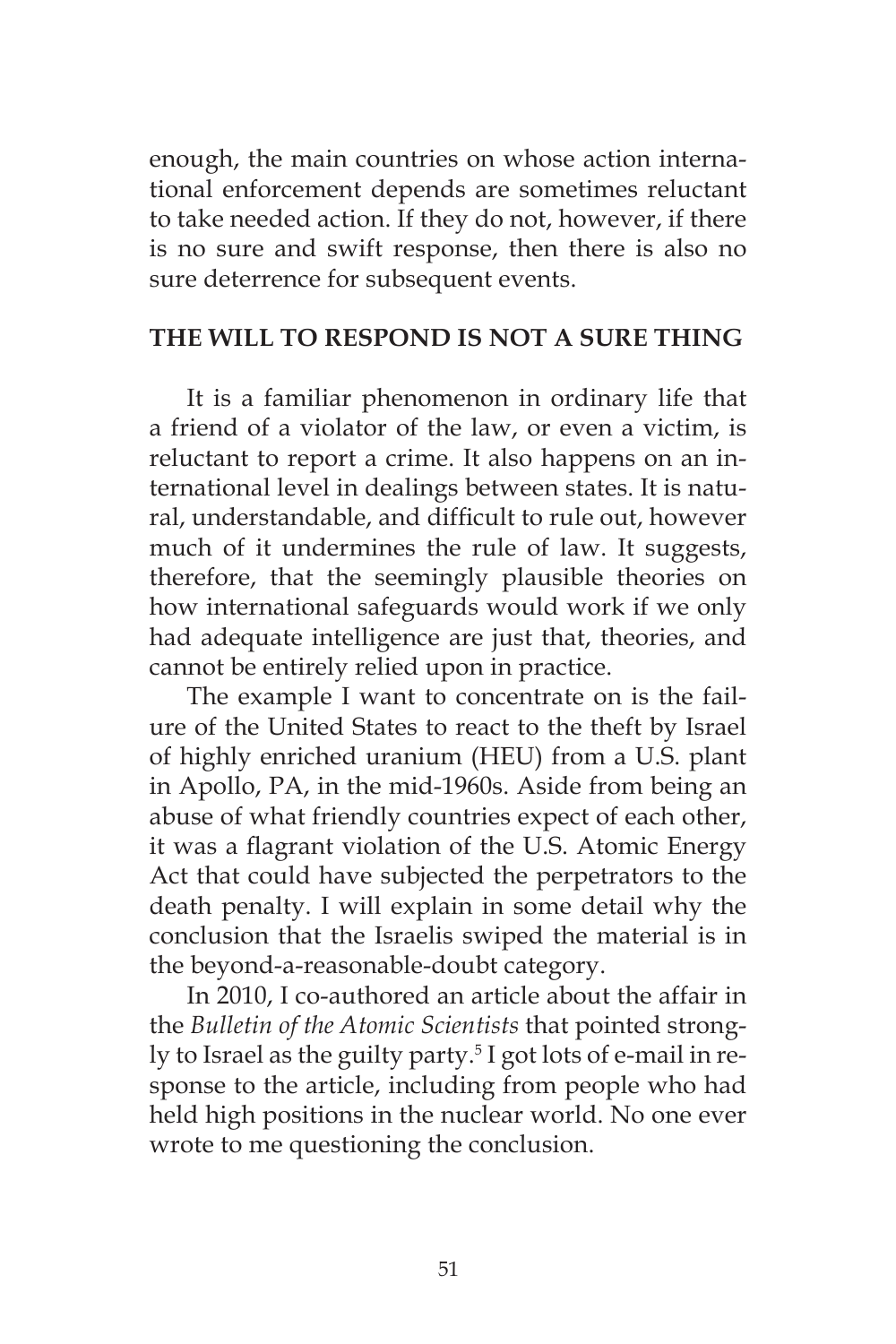The Apollo theft is not the only such case in which the United States ignored a grave proliferation-related violation by Israel. Perhaps the most important such case involved Israel's 1979 bomb tests off South Africa.6 These tests violated the Limited Test Ban Treaty, of which Israel is a party. But the story that fits best with the material accounting theme of this book is the event at Apollo.

# **FEIGNING IGNORANCE TO AVOID RESPONDING**

For obvious reasons—the strong support Israel has in domestic U.S. politics—the country is a special case when it comes to any U.S. governmental action. So it is not surprising that the U.S. Government was not inclined to take tough action in response to the disappearance of HEU at Apollo. This policy of feigning ignorance about nuclear violations when it was inconvenient to mention them was not, however, restricted to Israel. For different reasons, the United States also looked the other way at serious bomb-related violations in India, Pakistan, and North Korea.

When Congress started asking questions about possible U.S. involvement after India's 1974 bomb, the State Department presented misleading heavy water accounting to make it appear that there was no such involvement. In fact, India produced the plutonium for its bomb in its Canadian-Indian Reactor, U.S. (CIRUS) reactor, using American-supplied heavy water. The State Department never acknowledged that such use by India was a clear violation of the 1956 U.S.-India heavy water contract, which restricted applications to "research into and the use of atomic energy for peaceful purposes."7 India went on to stockpile CIRUS plutoni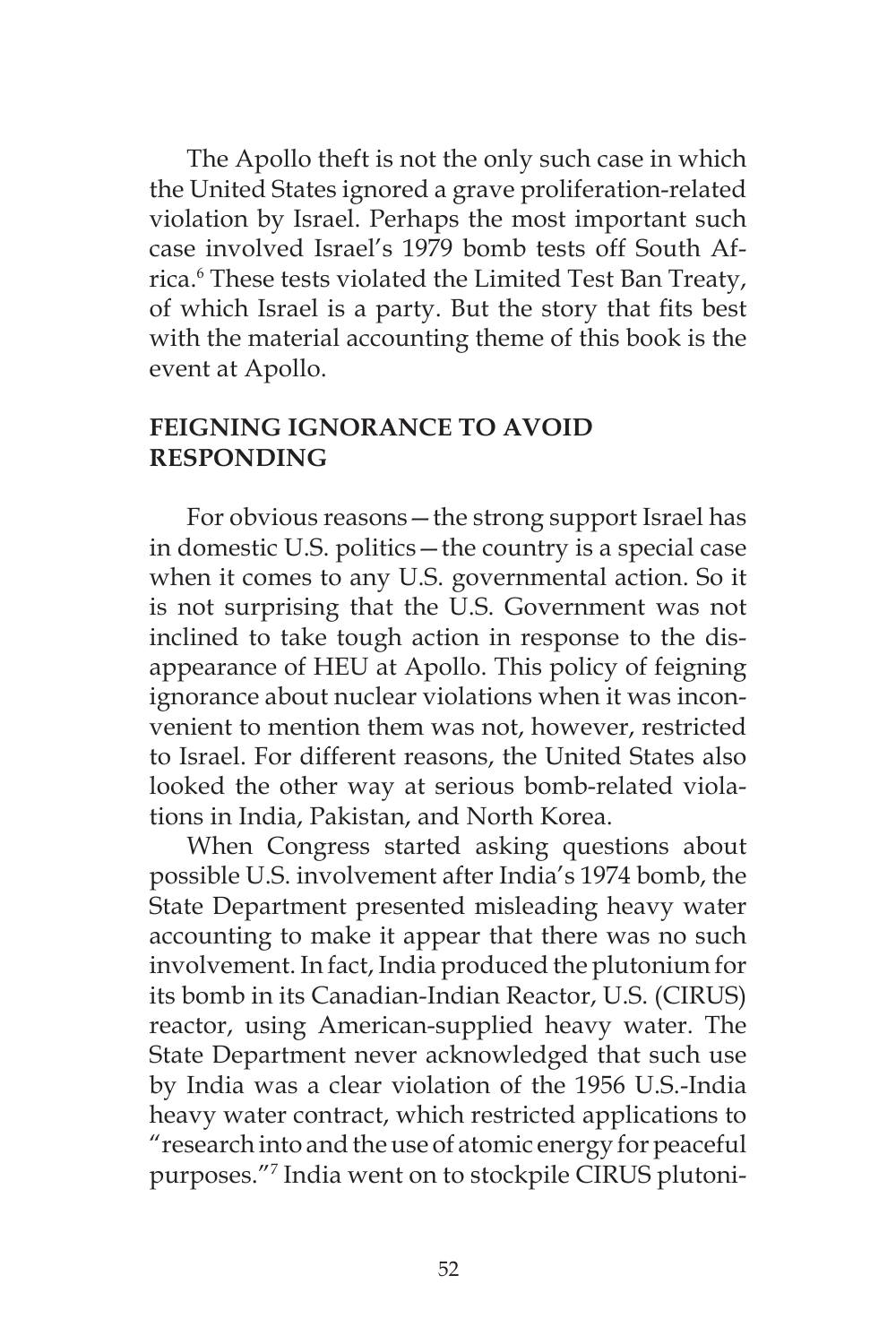um for weapons, and thus some fraction of its nuclear warheads use plutonium produced illegally with U.S. heavy water. The United States has taken no notice of this.

Pakistan's nuclear weapons program was also a beneficiary, at a crucial time for it, of what might be called American benign neglect. The executive branch pretended ignorance to an extent of Pakistan's HEU production in the 1980s and maintained that position as long as it could in the face of facts, when the United States thought it needed Pakistani help to fight the Soviets in Afghanistan.

The case of North Korea was rather different in that its 1992 violation of its NPT responsibilities was public and obvious. Pyongyang refused to permit the IAEA inspectors to complete their check of its initial nuclear material declaration upon joining the treaty. In particular, North Korea would not let the agency inspect two waste sites to check whether the country had performed illicit reprocessing, which, of course, it had. North Korea threatened that if the IAEA insisted on the inspection, it would leave the treaty altogether. U.S. and other diplomats were afraid that a North Korean departure from the NPT would threaten the success of the upcoming 1995 NPT Review Conference at which the United States hoped to make the treaty permanent. Of course, if the North—which had a small reactor and reprocessing plant and was building two other reactors—left the treaty, it would be free to turn its facilities to military use. Adding to that was the constantly worrisome presence of thousands of North Korean artillery pieces trained on Seoul, South Korea.

The threats worked, and in 1994, instead of pressing for international sanctions against North Korea for its NPT violation, the United States offered it a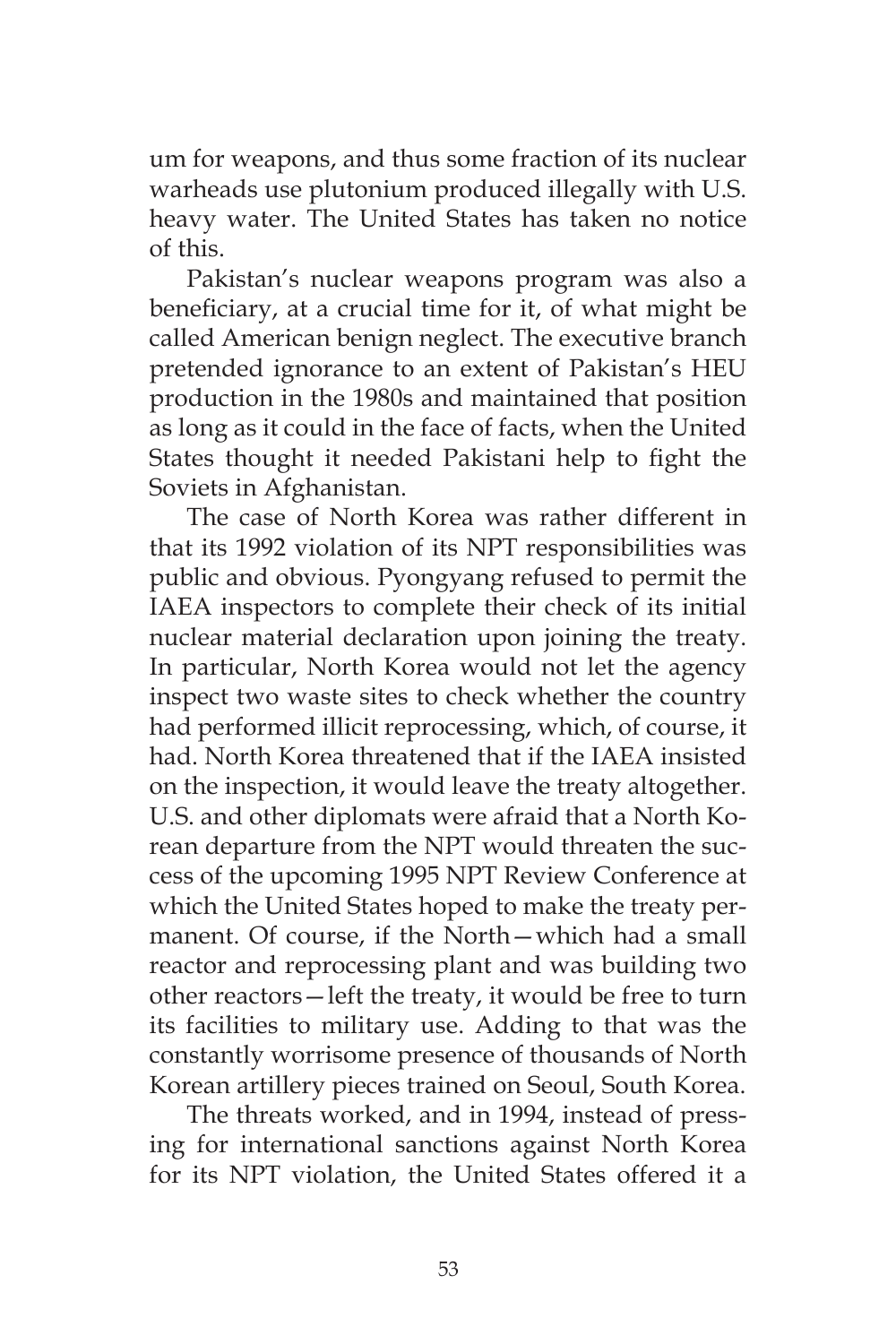very generous deal in return for staying in the treaty. This deal, known as the Agreed Framework, included shielding the North from any NPT enforcement actions by postponing more or less indefinitely the disputed inspections.<sup>8</sup> In addition, in return for stopping its two nuclear construction projects, the United States offered the North two large U.S.-type light water reactors (LWRs), to be built and paid for by the South Koreans and Japanese, and a generous supply of oil.<sup>9</sup> The deal fell apart at the start of the administration of U.S. President George W. Bush when, in a meeting with a U.S. representative, the North Koreans admitted they had a secret uranium enrichment project.<sup>10</sup> A contributing factor was that it was becoming obvious North Korea did not intend to allow the disputed inspections. The significant result, however, in terms of the NPT, was that the violator's threats forced the United States and other major NPT members to back off.

### **IGNORING ISRAELI THEFT OF HEU IN 1960s**

To return to the principal subject of this note, in the mid-1960s, the Apollo Plant, which had been processing large quantities of HEU fuel for the U.S. Government, could not explain the loss of about 100 kilograms (kg) of HEU. The plant was operated by the Nuclear Materials and Equipment Corporation, which was known as NUMEC. The loss, and some of the circumstantial evidence known at the time connecting NUMEC's owners with Israel, caused considerable consternation within the U.S. Atomic Energy Commission (AEC), the agency that licensed the activity. Difficult as it is to believe, the loss was never investigated in a comprehensive way by the AEC or the Federal Bureau of Investigation (FBI), which had responsibil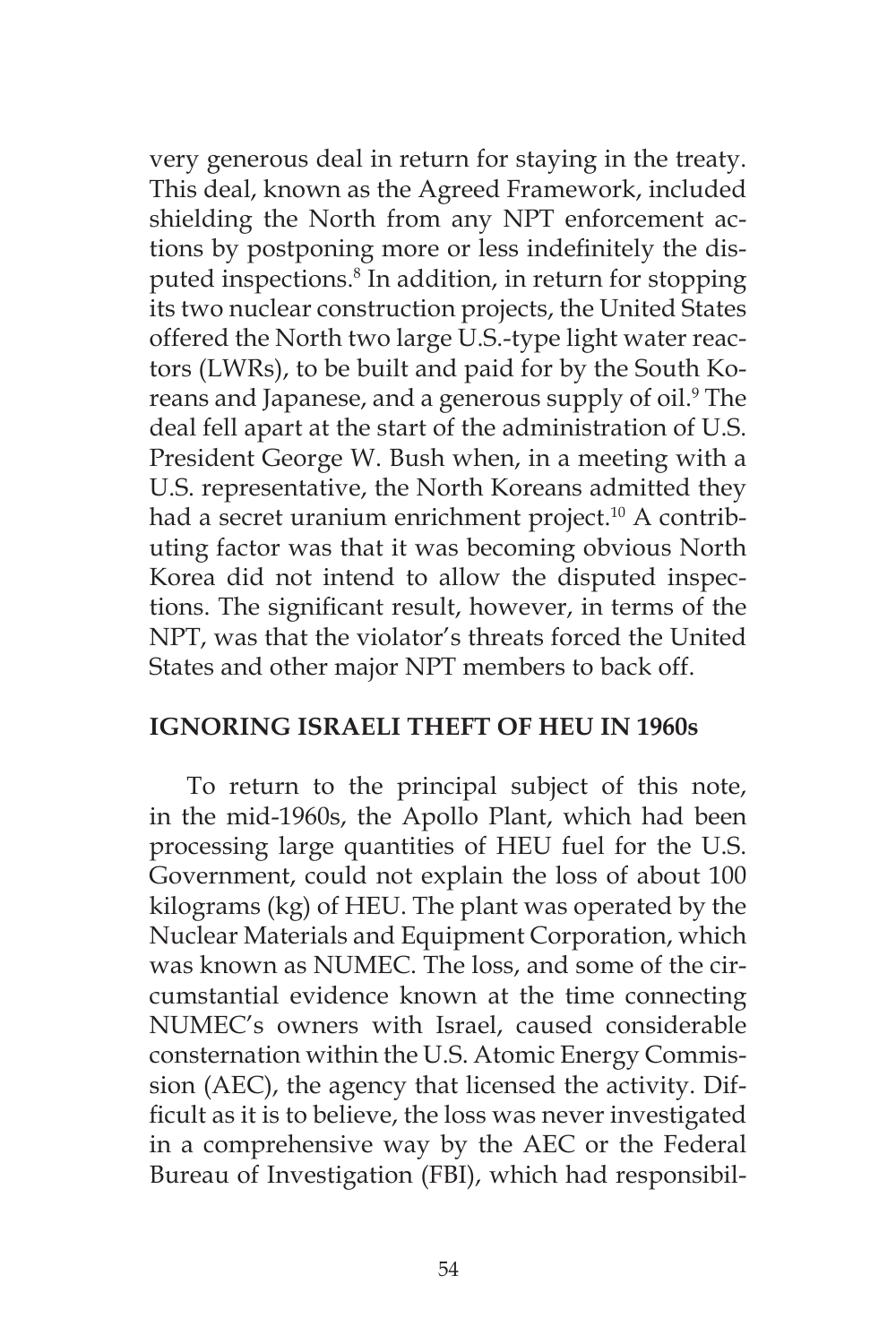ity for investigating criminal violations of the Atomic Energy Act. The Central Intelligence Agency (CIA), on a separate and independent track, took an interest in the case as it related to the interest in Israel's secret nuclear weapons program and came to believe the missing HEU ended up in Israel.

The whole affair was enveloped in secrecy and, while there was some reporting in the press, the key documents did not, and have not, seen the light of day. At least four U.S. presidents—Lyndon Johnson, Richard Nixon, Gerald Ford, and Jimmy Carter—were aware of the case and kept it under wraps, and it has stayed that way.<sup>11</sup>

### **WHAT DOES "COULD NOT EXPLAIN" MEAN?**

A word is in order on what it means that the loss of HEU "could not be explained" (the usual term of art is "material unaccounted for" or MUF). The Apollo Plant's overall loss of HEU during material processing was in fact much larger than the approximately 100 kg reported in 1965. The plant and AEC understood that there were certain natural loss mechanisms, including escaping gases, fluids, material stuck to piping and equipment, etc., which were estimated and subtracted from the total loss. As they were both interested in minimizing the announced losses, we can be sure both NUMEC and the AEC assigned generous amounts to these loss pathways in the original inventories. The unexplained loss was what remained after all these possible process losses had been subtracted from the overall loss.

Over the couple of years after 1965, another loss of 100-kg could not be explained, so there remained in all about 200-kg total unexplained. Unexplained losses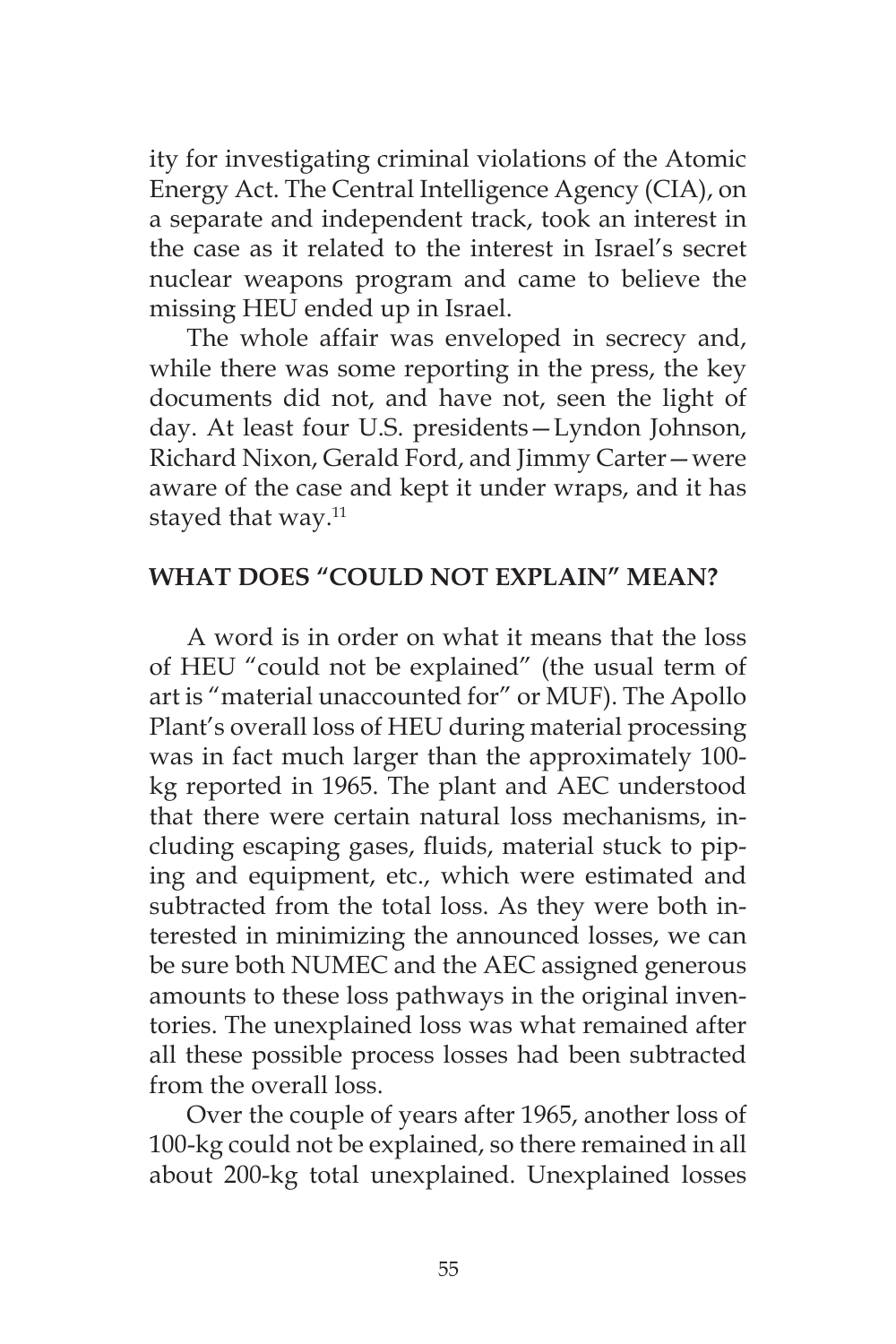were common in the industry, but NUMEC's losses were an unusually high percentage of the throughput while the original NUMEC management operated the plant (which continued for a time after the plant was sold to Atlantic Richfield in 1967). DOE's 2001 report stated that Apollo's cumulative HEU loss from the start of operations in 1957 through 1968 was 269-kg of uranium-235, including the approximately 100-kg that was missing in 1965. It also reported that only 76-kg was unaccounted for in the period from January 1969 until 1978, including the 8 years that Babcock & Wilcox (B&W) ran the operation, during which the plant's HEU "throughput" increased substantially. Records from the time indicate that losses of HEU in the 10 years of operation through 1968 exceeded 2 percent of HEU throughput, while losses in the 10 years after 1968 were less than 0.2 percent of throughput.

But there was more than simply material accounting to the concern that the missing material was stolen.

### **WAS THE MATERIAL EVENTUALLY FOUND?**

I have first to clear away the oft-repeated claim that the missing "100-kg" of HEU was recovered when the Apollo Plant was taken apart. Seymour Hersh, in *The Samson Option*, wrote that the missing "100-kg" HEU was recovered when the Apollo Plant was taken apart.12 Beginning in 1978, B&W, which bought the plant from Atlantic Richfield, did carefully dismantle Apollo, recovering HEU containing 95-kg of uranium-235 from equipment and structures, and estimating that another 31-kg was left unrecovered in the concrete floor and walls, for a sum of 126-kg.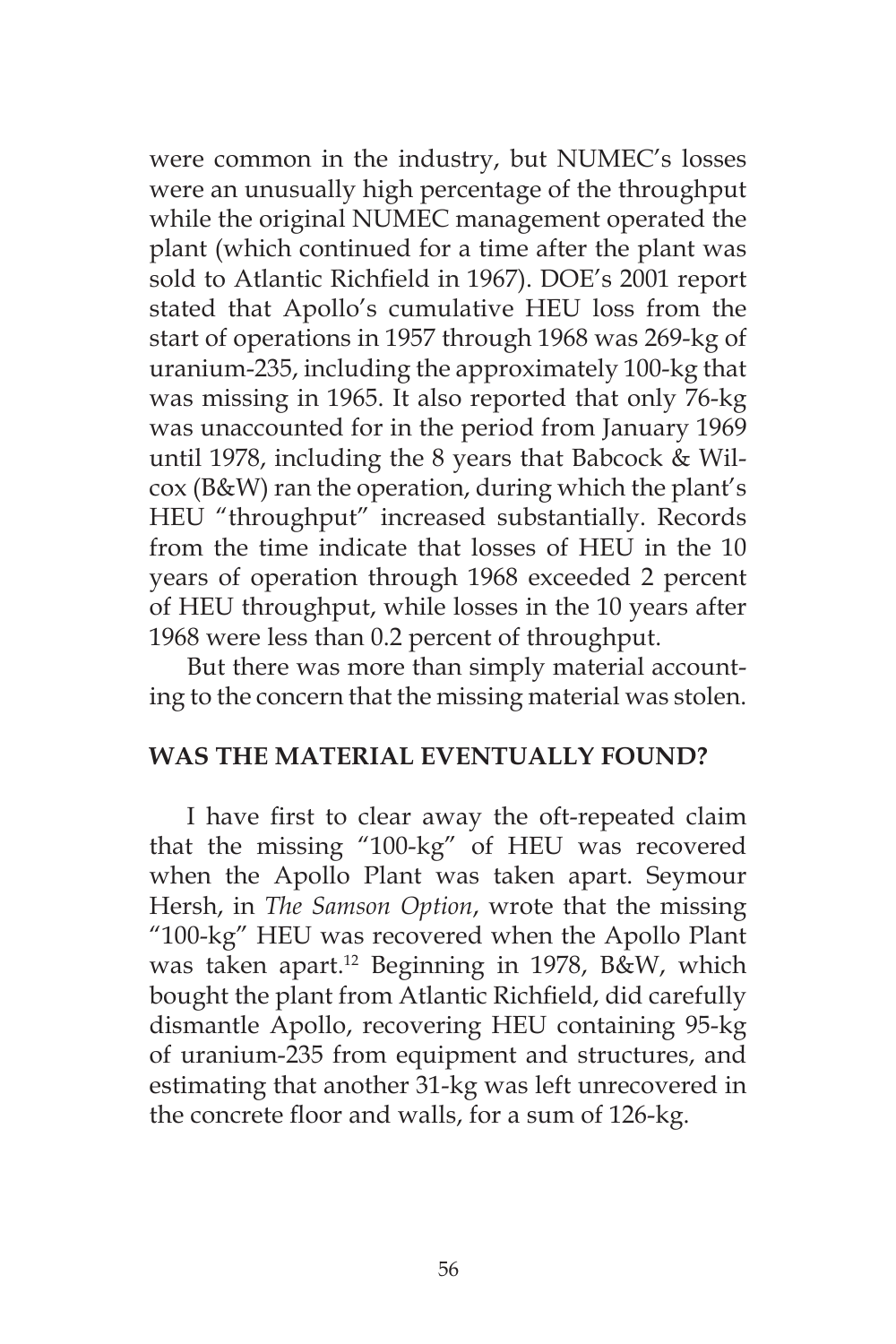But the cumulative MUF—the unexplained missing amount—for the entire 1957-78 period of HEU operations at Apollo was 463-kg. That leaves 337-kg as the cumulative amount of HEU still unaccounted for—more than three times the MUF in the 1965 inventory. In other words, the fact that about 100-kg of uranium-235 in the form of HEU was found during post-1978 decommissioning does not bear on whether the 100-kg that AEC could not account for in 1965 inventory, or the larger amount that went missing during the 1966-68 period, was diverted.

In fact, some or all of the material recovered during dismantling may have already been in the "accounted for" category, that is, already included in the normal industrial loss category. That would already have been subtracted from the total loss, and it made no sense to subtract it again. In any case, the conclusion stands that: The found 100-kg does not bear on whether there was a diversion.

### **REASONS TO BELIEVE ISRAEL SWIPED HEU**

This brings us to the various elements of circumstantial evidence that the unusually high unexplained HEU losses while under NUMEC management point to thefts by Israel. The potentially most dispositive evidence is the reported CIA claim that, around 1968, it obtained environmental samples in Israel of HEU that match the HEU output of the Portsmouth uranium enrichment plant. Portsmouth produced fuel of higher enrichment than any other enrichment plant in the world. If the environmental samples taken in Israel were significant enough to identify this ultrahigh enrichment, it would be a firm indication that the missing NUMEC HEU ended up in Israel. It was ap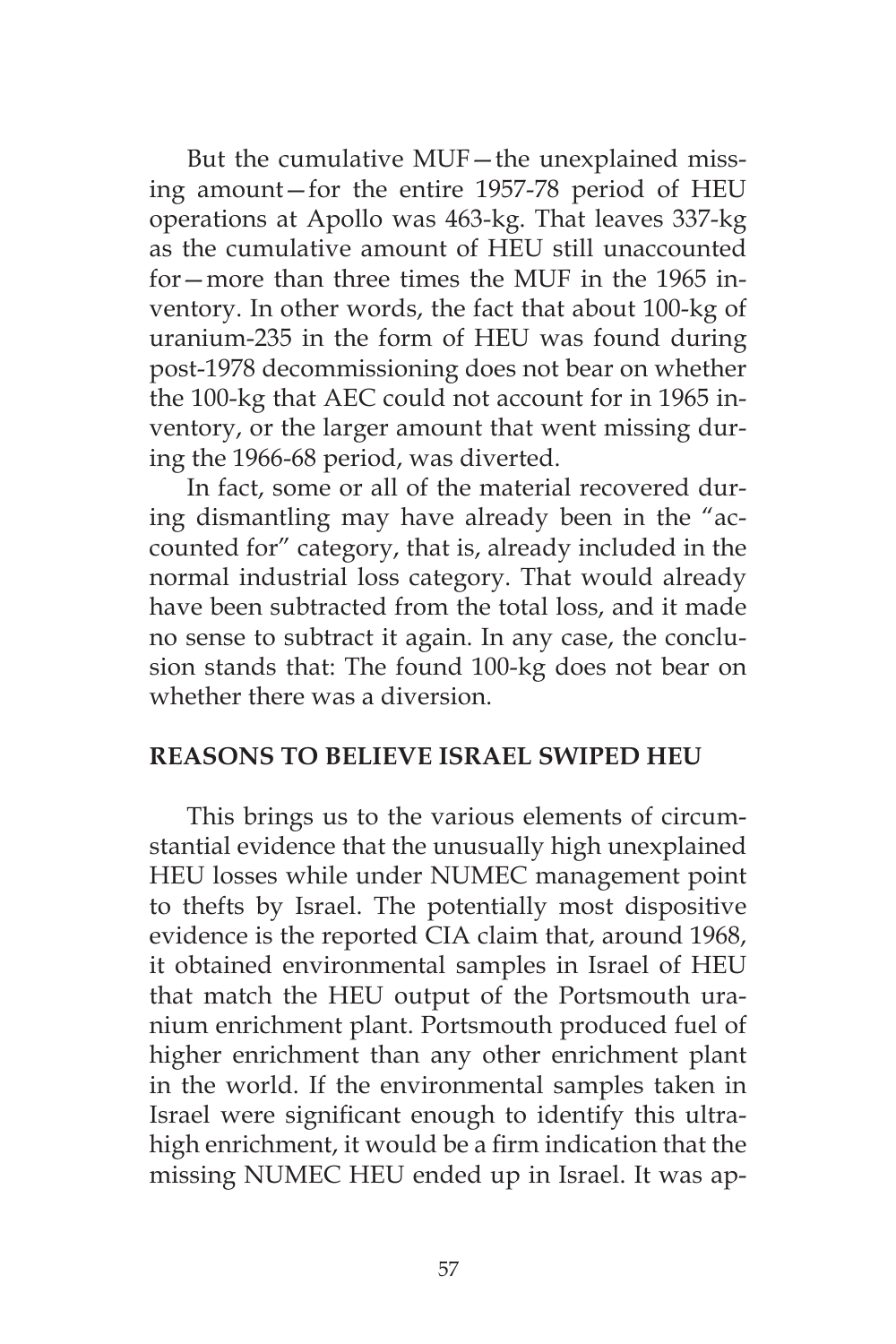parently this data that convinced the CIA that its earlier suspicions about NUMEC were correct. The problem from our point of view is that the basic documents remain highly classified, and all we have are various reported conversations about the environmental samples that made it into the public domain. In any event, the CIA's conclusions drew attention to NUMEC.

The NUMEC plant was owned and managed by a group with close Israeli ties. The company president, Zalman Shapiro, met frequently with Israeli scientific attachés, who were obviously intelligence agents, and he gave evasive and contradictory responses about these meetings. He also visited Israel frequently. He admitted meeting with the head of Israeli military intelligence and knowing the head of LAKAM, the secret scientific intelligence agency that conducted daring operations.13

Israeli intelligence was obviously aware of the opportunities NUMEC's loose material accounting offered to snatch HEU for Israel's weapons program. During the early- to mid-1960s, Israel did not yet have plutonium from its Dimona reactor. HEU would have been a highly sought after commodity. It was, of course, a nuclear explosive and could be used in warheads. It could also serve as driver fuel to increase the power of the Dimona reactor and thus increase plutonium production. Israeli intelligence, especially LAKAM, had a stop-at-nothing approach to further Israel's nuclear weapons program, did not let opportunities slip, and was accustomed to taking big risks.

One might at first think that, however daring the Israelis, they would hesitate to run an illegal diversion of HEU at NUMEC because of the obvious risks. That thought should have been put aside after the elaborate Jonathan Pollard spying operation during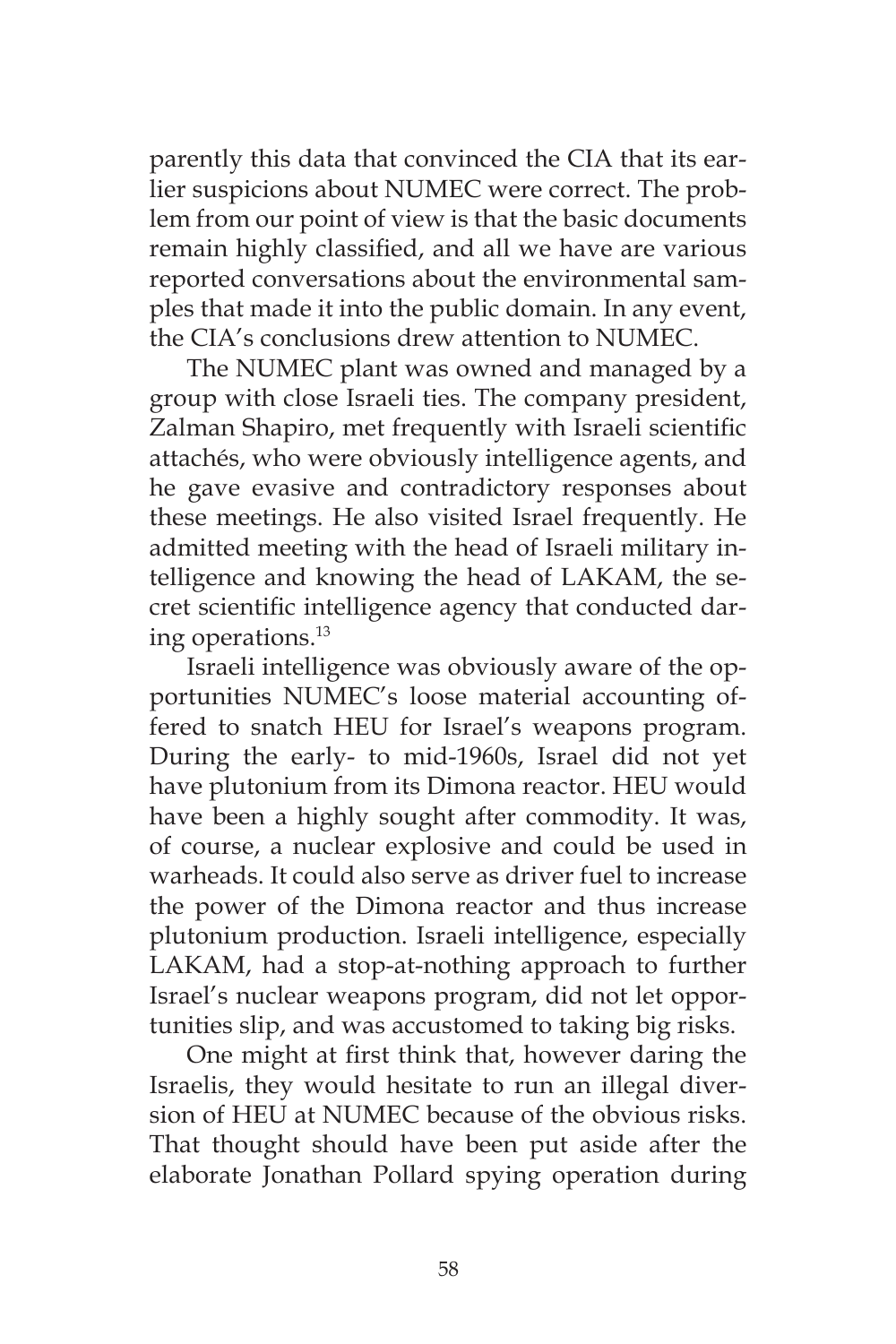the mid-1980s, in the course of which, in a specially outfitted house in Potomac, MD, Israel stole and copied thousands of highly classified U.S. intelligence documents. The Israelis then did not cooperate with the U.S. investigation of the case. In a book about the Pollard operation, Wolf Blitzer wrote:

. . . a widely held attitude among Israeli officials that Israel can get away with the most outrageous things. There is a notion among many Israelis that their American counterparts are not too bright, that they can be 'handled' thanks partially to the pro-Israel lobby's clout in Congress.14

NUMEC was a commercial agent for Israeli government agencies. It also was in a partnership with Israelis ostensibly to develop technology to irradiate fruit to eliminate insects. The partnership was called ISORAD, and the small board at the Israeli end included the chairman of the Israeli Atomic Energy Commission, almost all of whose effort was devoted to weapons. Under the ISORAD rubric, NUMEC sent large shipments to Israel. These were large enough to cover shipments of illicit HEU. At the time, there were no government controls over such shipments. Nor did the AEC keep track of the amounts of nuclear materials exported; it relied on commercial firms to maintain their own records. According to FBI interview reports, NUMEC delivered a 600-pound package, listed as containing neutron sources, to El Al Airlines in December 1963. The AEC's 1965 inventory showed that more HEU went missing from the Apollo Plant in 1963 than any other year.15

Former NUMEC employees also told FBI agents about strange truck shipments in the 1960s that went directly to Israeli ships docked in the New York area.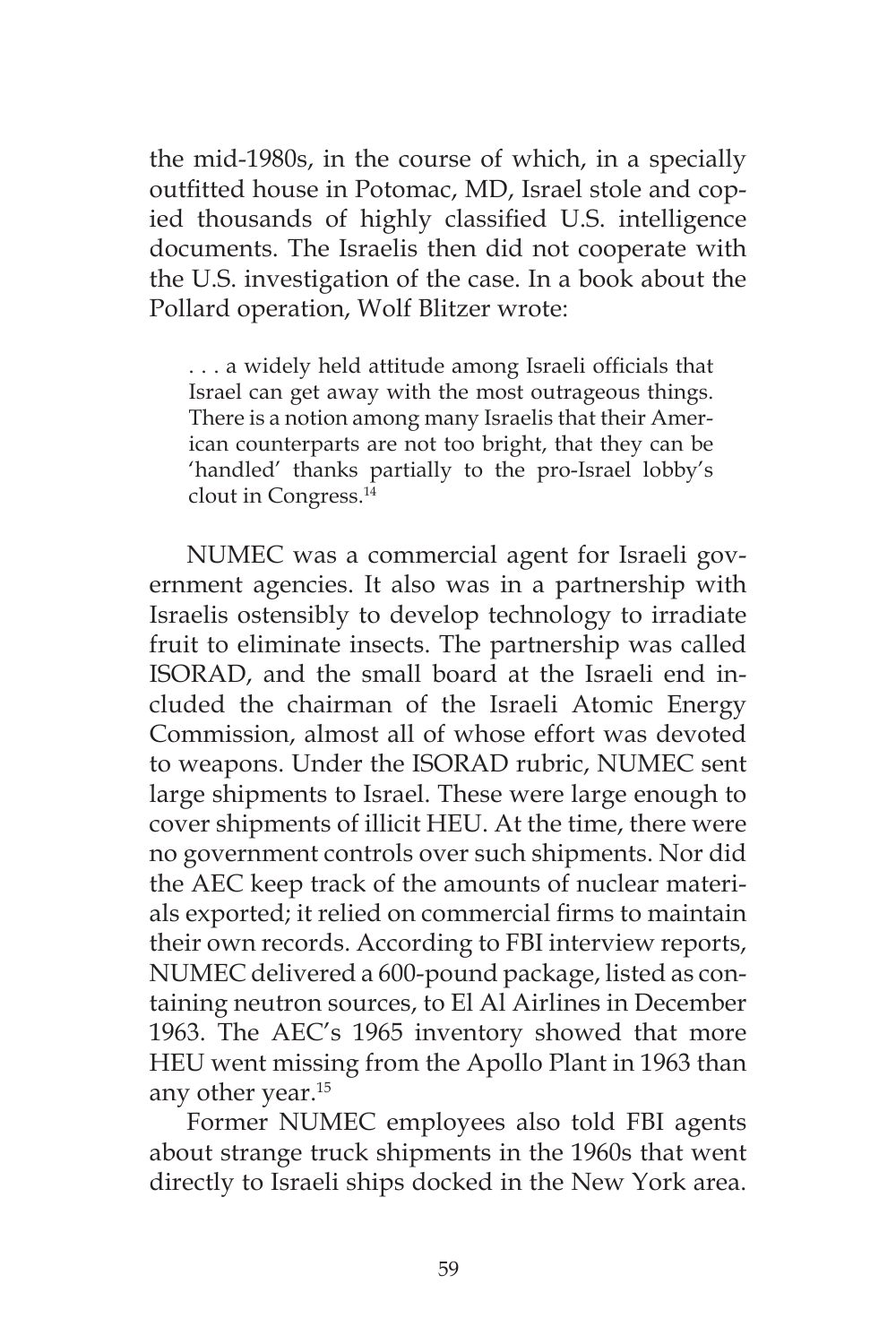One recalled an unusual truck loading what looked to be HEU containers from the plant one night in 1965 or 1966. He said that an armed guard ordered him to leave the area. Others claimed to have been threatened by NUMEC managers to keep quiet about what they saw at the loading docks. It is difficult at this point to assess these accounts. The FBI does not appear to have followed up, which is a significant example of how obvious violations sometimes get handled in a politically charged case. Of all of the various aspects of the Apollo affair, the one I find the most intriguing involved the 1968 visit to the plant of high-level Israeli agents, men used to running complex illegal operations, with false identities.

### **ISRAELI QUARTET 196816**

In September 1968, four Israeli visitors arrived at Apollo, supposedly to discuss small plutonium 238 power sources NUMEC was developing.17 NUMEC had to get AEC permission for the foreign quartet to visit the Apollo facility and so had to identify them. Their guide was Avraham Hermoni, scientific counselor at the Israeli Embassy in Washington, and a frequent visitor to NUMEC. The others were listed as Rafael Eitan, chemist, Ministry of Defense, Israel; Avraham Bendor, Department of Electronics, Israel; and Ephraim Biegun, Department of Electronics, Israel. Hermoni identified himself correctly. But no one in the AEC security apparatus seemed to know that he had been technical director of Israel's nuclear bomb project at Rafael, Israel's armament development authority. As scientific counselor, he surely reported to LAKAM. The others falsified their affiliations.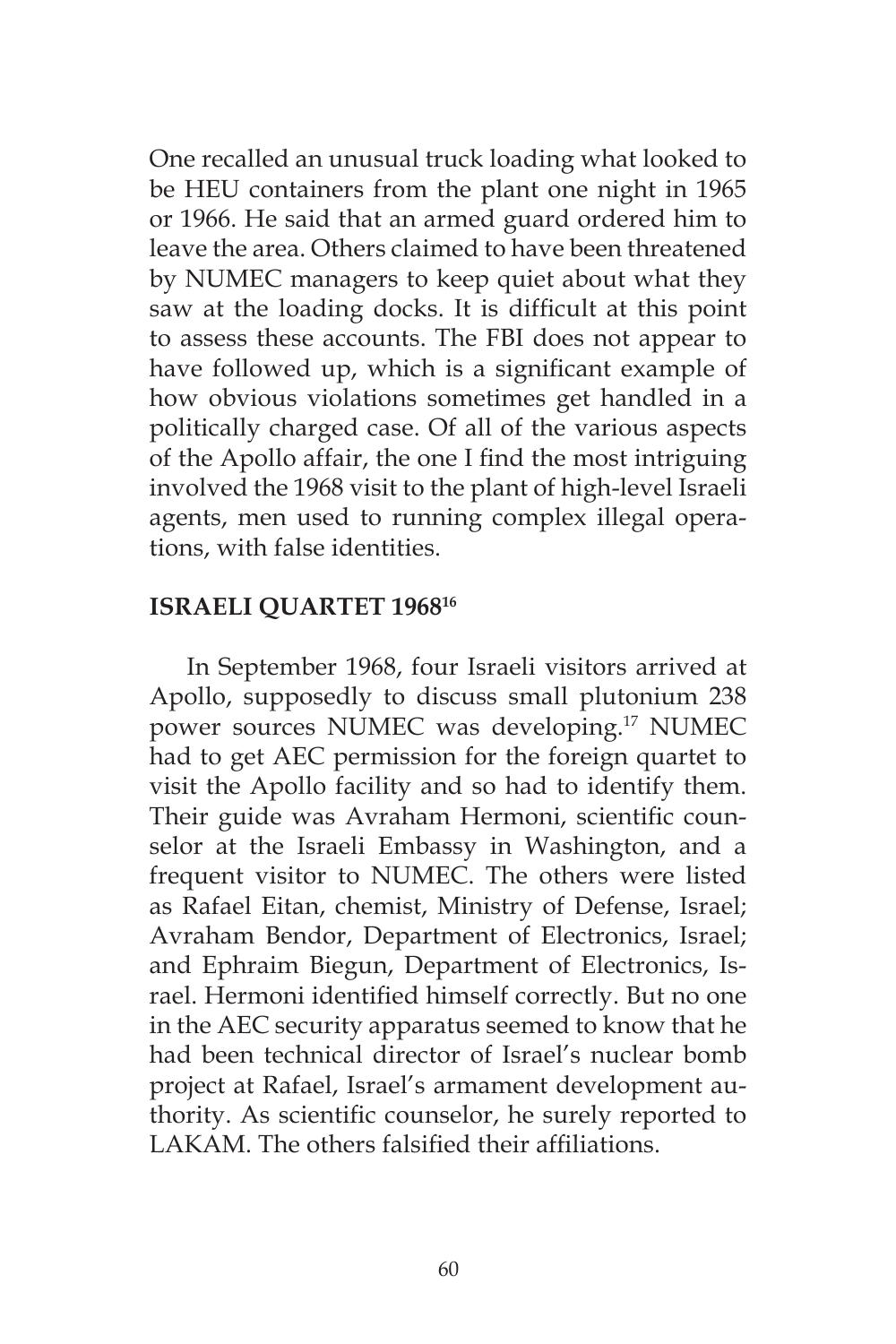Eitan was not a chemist; he was a high-level, highly experienced Mossad agent who headed the team that captured Adolf Eichmann in Argentina in 1960. In later years, Eitan became an adviser to Israeli Prime Minister Menachem Begin and, in 1983, took charge of LAKAM, the scientific intelligence agency, in which role he ran the Pollard spying operation in the 1980s. No one seems to have asked what a top intelligence operative like Eitan was doing at the Apollo Plant in 1968 or why he lied about his affiliations.<sup>18</sup> It is impossible to believe that the president of NUMEC, who had very close Israeli ties, including ties at the top level of Israeli intelligence, did not know Eitan's identity. Yet NUMEC passed on the false information to the AEC.

With Eitan was Avraham Bendor, who was not affiliated with a Department of Electronics; there was no Department of Electronics. His real name in Israel was Avraham Shalom (Bendor was his name before he immigrated to Israel). He was a long-time Shabak agent and served as Eitan's right-hand man in Eichmann's capture, in charge of logistics, that is, getting Eichmann from a safe house past airport guards onto an Israeli plane. He became the head of Shabak in 1981 but was forced to retire in 1986 after he ordered, and then covered up, the deaths of two Palestinian prisoners; in short, a tough character.<sup>19</sup> He was not exactly the kind of person you would send to evaluate plutonium batteries, the supposed purpose of the mission to Apollo, but he would be the right man for figuring out how to move material offsite.

The third man, Ephraim Biegun, was the head of the Mossad's Technical Department.<sup>20</sup> Hermoni, of course, knew the trio's real identities, which meant that he, as an accredited Israeli diplomat, not only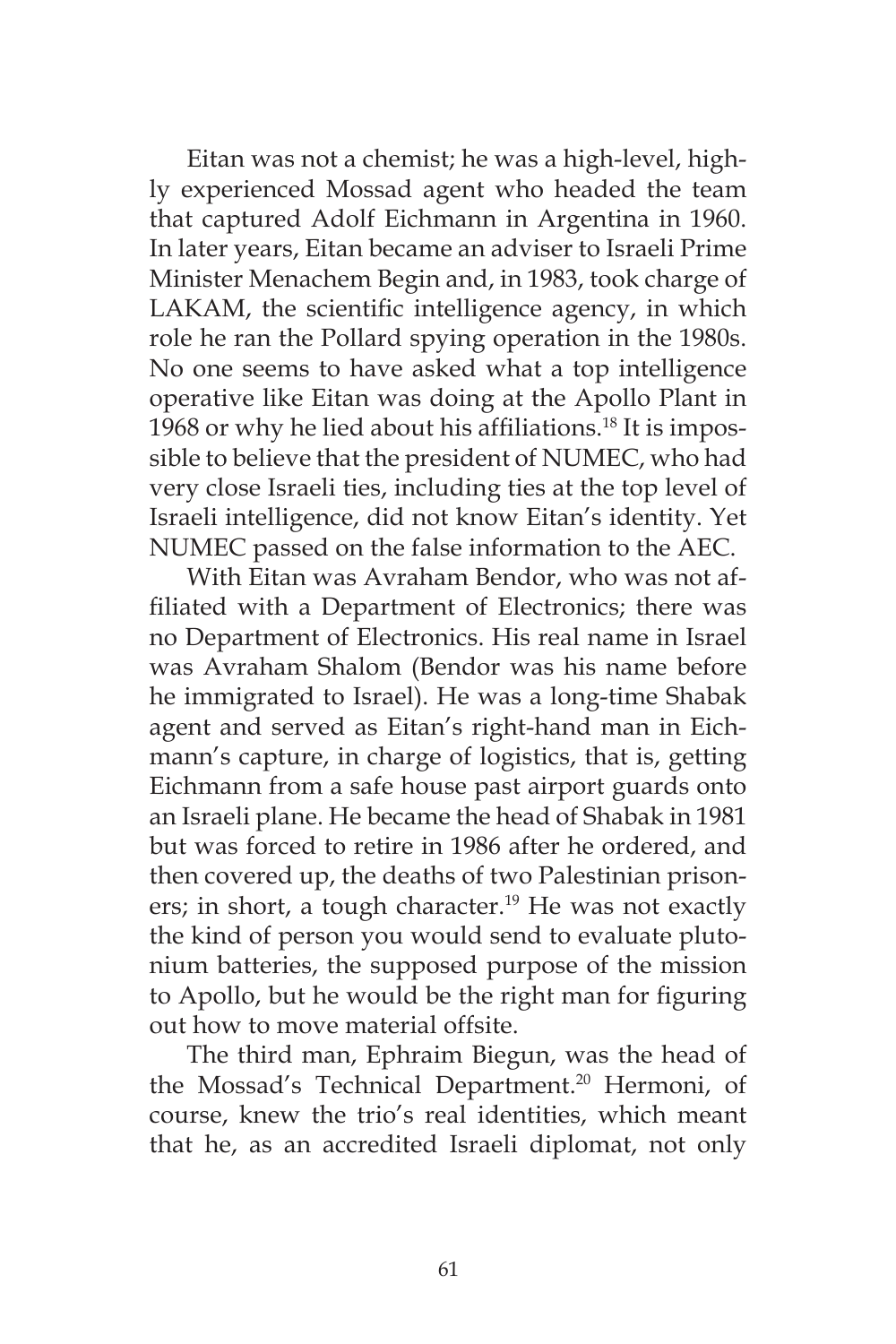participated in, but more likely orchestrated, the lie to U.S. authorities. There is no indication that anyone in AEC security grasped who these visitors really were.

## **HOW COULD THIS BE IGNORED?**

It would be natural to assume that all these events have been thoroughly investigated by the AEC, the FBI, congressional committees, the White House, and the CIA. In fact, difficult as it is to believe, as we shall see, they were not. What is interesting for our purposes are the multiple ways in which bureaucratic politics, domestic politics in general, and international interests combine to submerge information about issues of genuine national security importance in relation to nuclear proliferation.

After the 1965 discovery that the loss of a large amount of HEU at NUMEC could not be explained, the main concern of the AEC commissioners, led by Chairman Glenn Seaborg, was not that someone made off with it, but that, if the matter became public, it would bring criticism of its overall nuclear power program. The AEC was in an embarrassing fix because it had not been doing its job. It had assumed that private firms working with HEU would minimize losses because of the intrinsic value of the material. The Commission licensed exports but did not keep track of what got sent. It had never imagined that material could be stolen and sent abroad.

What it now feared most was the reaction of the members of the powerful Joint Committee on Atomic Energy, the AEC's congressional oversight committee and the ones who really ran the agency. An AEC team questioned NUMEC employees. But the AEC General Counsel's attorney in charge made sure they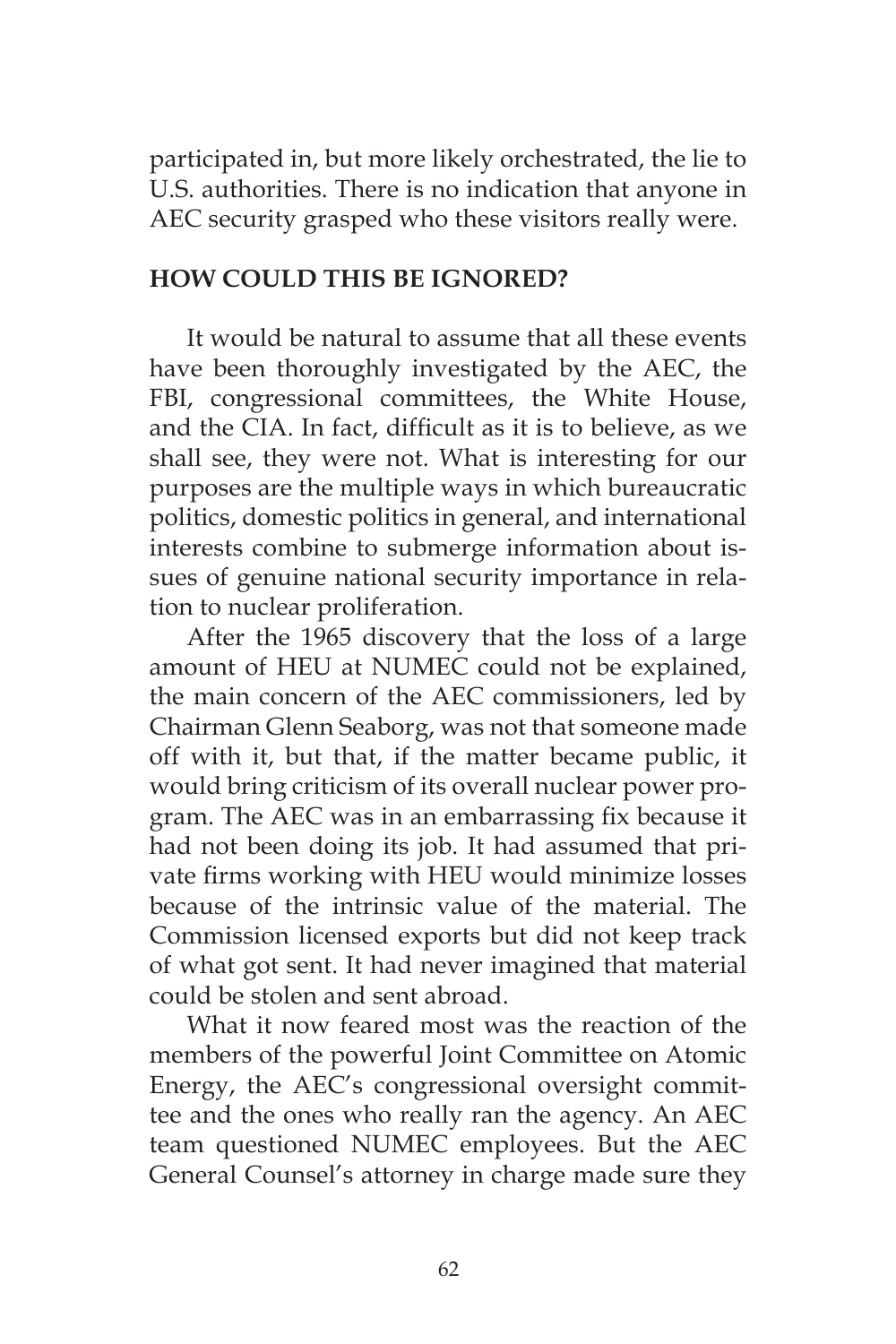did not take any written statements and/or pursue any indication of illegal activity. The commissioners and staff rallied around a story line that dismissed the possibility of any criminality.

This position was essential to talking the FBI out of entering the case, because the FBI was charged with investigating criminal violations of the Atomic Energy Act. As it turned out, the FBI Washington Office, for its own bureaucratic reasons, did not seem eager to get involved, perhaps because it saw material accounting as a technical issue in which it lacked competence. In any case, the FBI focused on the question of whether, in view of NUMEC's function as an agent for Israeli government agencies, its president, Zalman Shapiro, should have registered as a foreign agent.

Unlike the FBI, the CIA, coming to the case from its interest in Israel's rapidly moving nuclear weapons program, **was** interested in NUMEC as a possible source of HEU for Israel. By 1968, on the basis of information obtained in Israel, the CIA was convinced that Israel had HEU and that it came from NUMEC. But the CIA was not permitted by law to conduct a domestic investigation. In April 1968, CIA Director Richard Helms wrote Attorney General Ramsey Clark a letter (one of the key documents that remain highly classified) suggesting that HEU processed at Apollo might have ended up at Dimona and asked that the FBI investigate.<sup>21</sup> After the memo from the CIA, Clark imposed surveillance on Shapiro, which lasted about a year and produced information on his contacts with Israel that increased concern about NUMEC. Helms informed President Johnson of the CIA's suspicions. Johnson reportedly told Helms, "Don't tell anyone else, even Rusk and McNamara." It was an election year.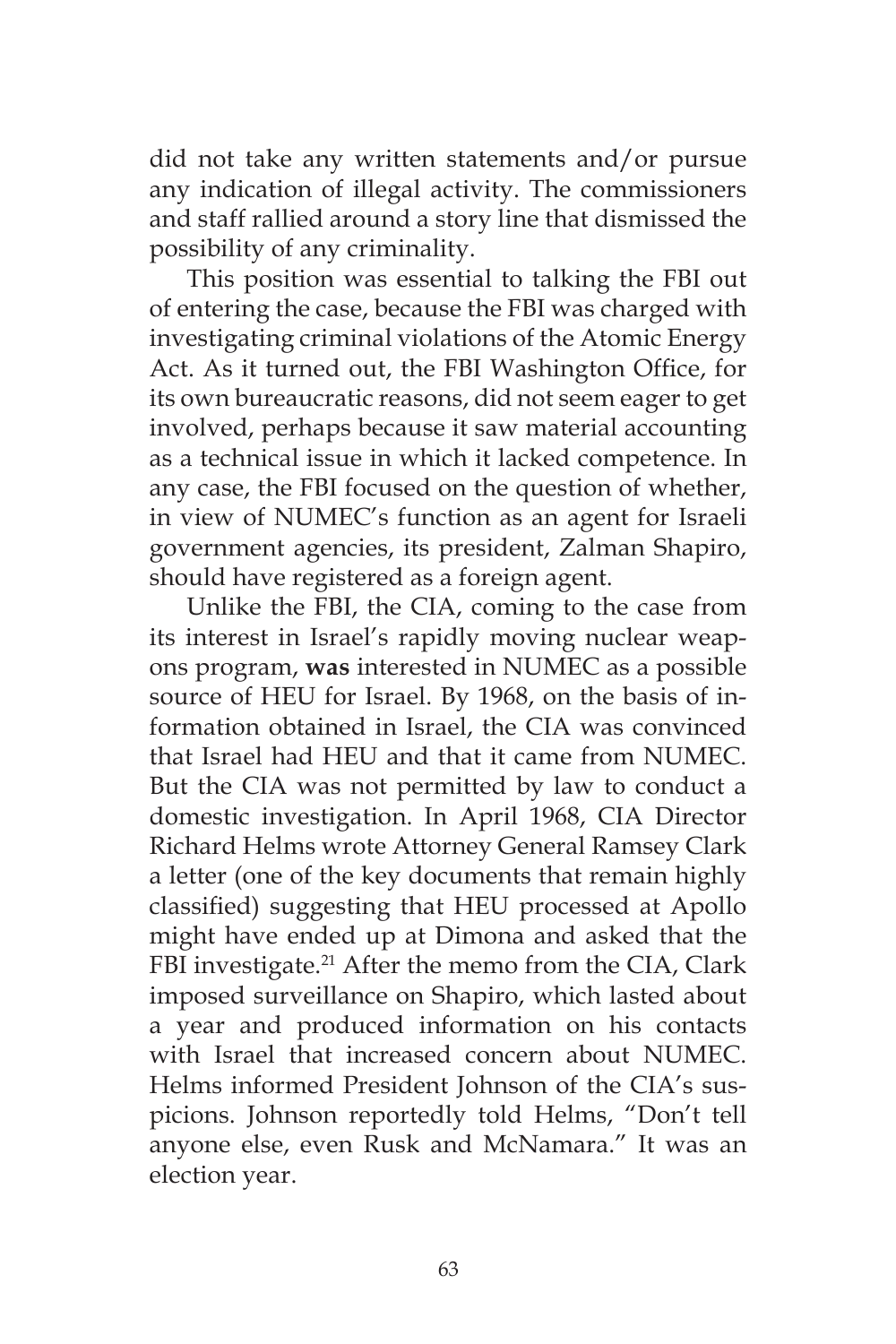## **KISSINGER TO NIXON 1969**

After he became president, Richard Nixon took an interest in the NUMEC case, but not so much about the missing HEU but rather about Shapiro's connections with Israel. At the start of the administration, the question of whether Shapiro should keep his AEC clearance at one time or another occupied the attention of the Attorney General, the Secretaries of State and Defense, the White House Counsel, the Science Advisor, the National Security Advisor, the AEC Chairman, and the FBI Director.

During 1969, U.S. National Security Advisor Henry Kissinger conducted a secret interagency study on how to deal with Israel's rapid advance toward nuclear weapons. (In truth, Israel had already produced its first nuclear warheads.) In the course of this, and in preparation for an upcoming discussion with Israeli Prime Minister Golda Meir, Kissinger provided a memorandum to the president that included in the "general intelligence judgment" the following: "There is circumstantial evidence that some fissionable material available for Israel's weapons development was illegally obtained from the United States by about 1965."22

This what-should-have-been stunning information—a clear reference to NUMEC—obviously came from Helms. Nixon does not appear to have reacted. Perhaps "some fissionable material" does not mean much coming out of the blue. Or perhaps acting on it would have interfered with his plans. He was in the midst of making a deal with Golda Meir in which he would stop the U.S. Government from bothering the Israelis about nuclear weapons, which they were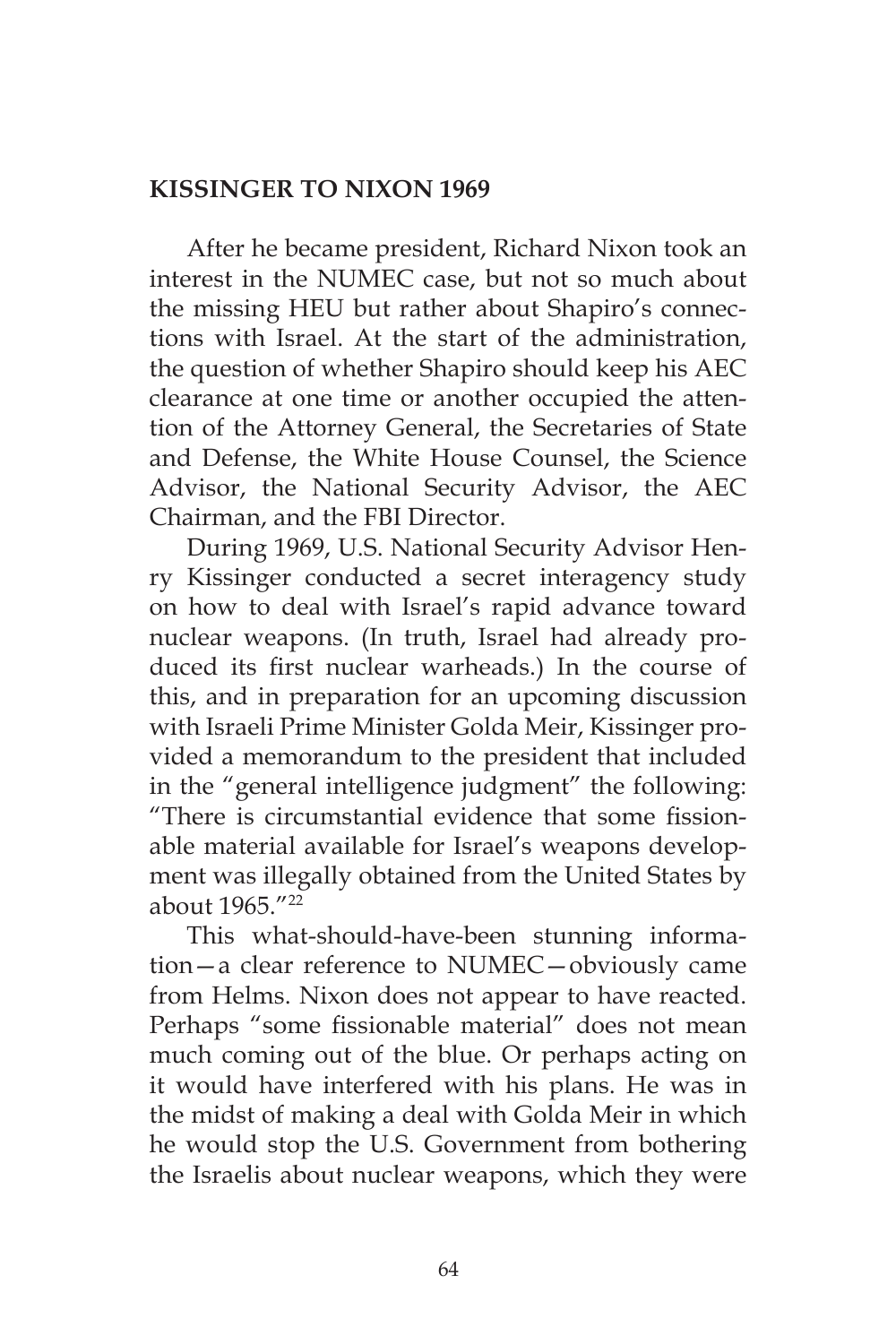supposed to keep hidden. In return, he expected them to stand with him in the Cold War and especially in Vietnam, and to get U.S. Jews on board, too.<sup>23</sup> So the NUMEC issue disappeared from sight.

#### **ISSUE REVIVED IN 1976**

The case got revived at the end of the Gerald Ford administration. This came after the U.S. Nuclear Regulatory Commission (NRC, of which I was then a member) asked the CIA to provide a briefing on the NUMEC affair. To everyone's surprise, CIA Deputy Director for Science And Technology Carl Duckett revealed that the CIA believed the missing HEU ended up in Israel.

The White House took an interest in the case. On the basis of his review of the FBI's performance, U.S. Attorney General Edward Levi informed Ford that the FBI had never conducted:

an investigation into the alleged discrepancy in nuclear materials at NUMEC because it was advised by the AEC that any loss likely was attributable to inadequate accounting procedures, and that there was no evidence or suspicion of a violation of law.24

In short, the U.S. Government had never performed a thorough investigation of the loss of enough HEU for perhaps a dozen bombs.

Levi listed several criminal statutes that might have been violated, including some that pointed to the possibility that federal officials concealed the events after the fact. He concluded: "I believe it necessary to conduct an investigation,"25 which he instructed the FBI to undertake. But Levi was soon out of office, as Jimmy Carter replaced Ford in the White House.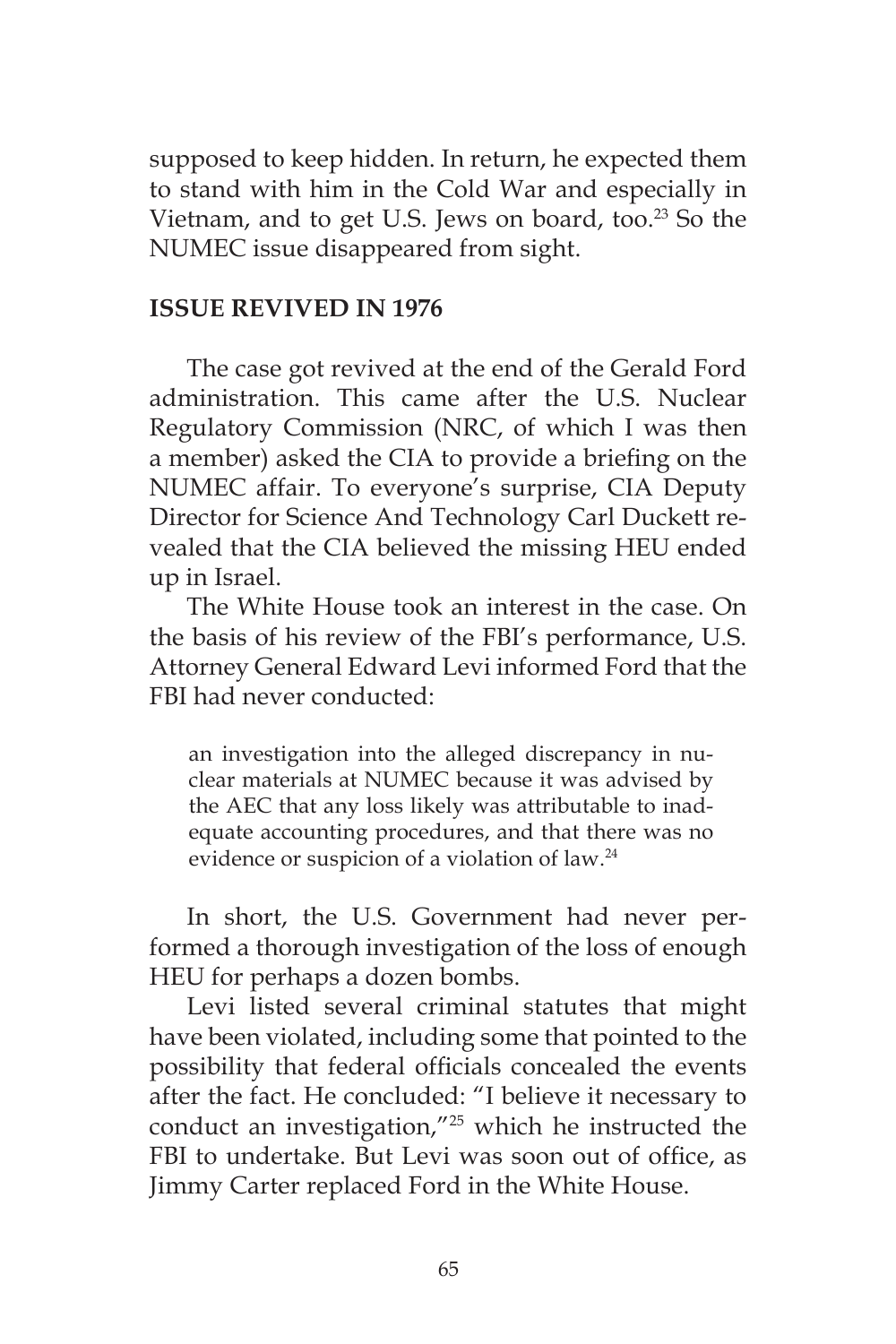# **MARSH (FORD COUNSEL) TO WATSON (CARTER TRANSITION)**

During the transition, John Marsh, Counsellor to the President, discussed the NUMEC case with Jack Watson, the head of Carter's transition team.<sup>26</sup> In early-1977, Marsh sent Watson the following Top Secret documents in the case:<sup>27</sup>

1. Helms' 2-page memo to the Attorney General (Clark), with transmittal cover, dated April 2, 1968;

2. Photostat of 2-page letter from J. Edgar Hoover to Helms, dated September 3, 1969;

3. Helms' 3-page letter to the President, dated September 8, 1969;

4. Internal 3-page memo from Duckett to Director of Central Intelligence dated March 21, 1976, with a 7-page Memorandum for the Record, dated March 9, 1972.

These are still the key documents in the NUMEC case and still remain secret. Some information leaked out, and there was a brief flurry of interest in the press. CBS News reporter Mike Wallace even asked Israeli Prime Minister Menachem Begin about it in a *60 Minutes* interview (and, of course, got nowhere). The matter of Israelis stealing bomb material from the United States was an awkward one in the middle of the "peace process" and dribbled away. That was also the fate of the information about the 1979 Israeli nuclear explosion seen in the ocean off South Africa.<sup>28</sup> The FBI continued to conduct interviews of former NUMEC employees, gathering some interesting information, but it all led nowhere.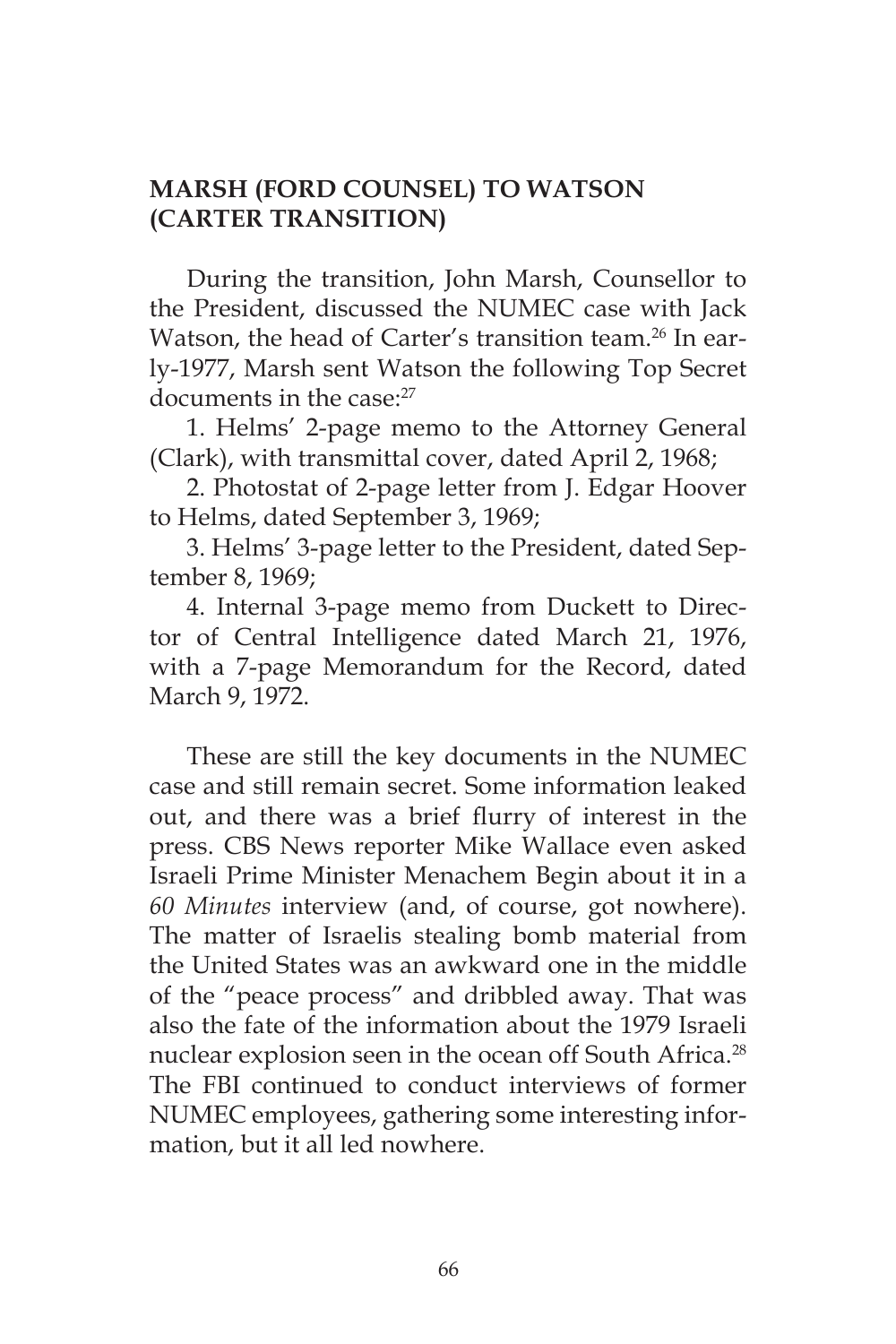### **WHAT DOES IT MEAN?**

Sometimes violators get away with it, even when detected, as all sorts of real world—bureaucratic, political, and international—considerations intrude on the notion that, with only more and better intelligence and evaluation, we can develop a system of safeguards and response that will deter violations of agreements and laws that protect against proliferation.

That is true, for example, if for the United States to respond vigorously to a violation would upset other international plans, as was the case in India. Immediately after the 1974 Indian bomb test, Henry Kissinger cabled the State Department from abroad with instructions not to issue a strong response, as it would interfere with his plans for dealing with Indian Prime Minister Indira Gandhi.<sup>29</sup> From this, it was a short step for the State Department staff to conclude that it would not do to accuse India of violating a contract with the United States.

It also helps a violator if he is seen as vital to carrying out a core U.S. policy. That was the case with Pakistan in the 1980s, when Pakistan's assistance was seen by the United States as crucial to defeating the Soviets in Afghanistan. (And today, if a close and useful ally, say, such as Saudi Arabia, acted suspiciously, would we react as we do against Iran?) The case of North Korea illustrates that you can thwart enforcement in the wake of an NPT violation, anyhow for a number of years, if you can make a credible enough threat against the major countries involved.

The Israeli situation is special. No other country can match the grip Israel has on U.S. domestic politics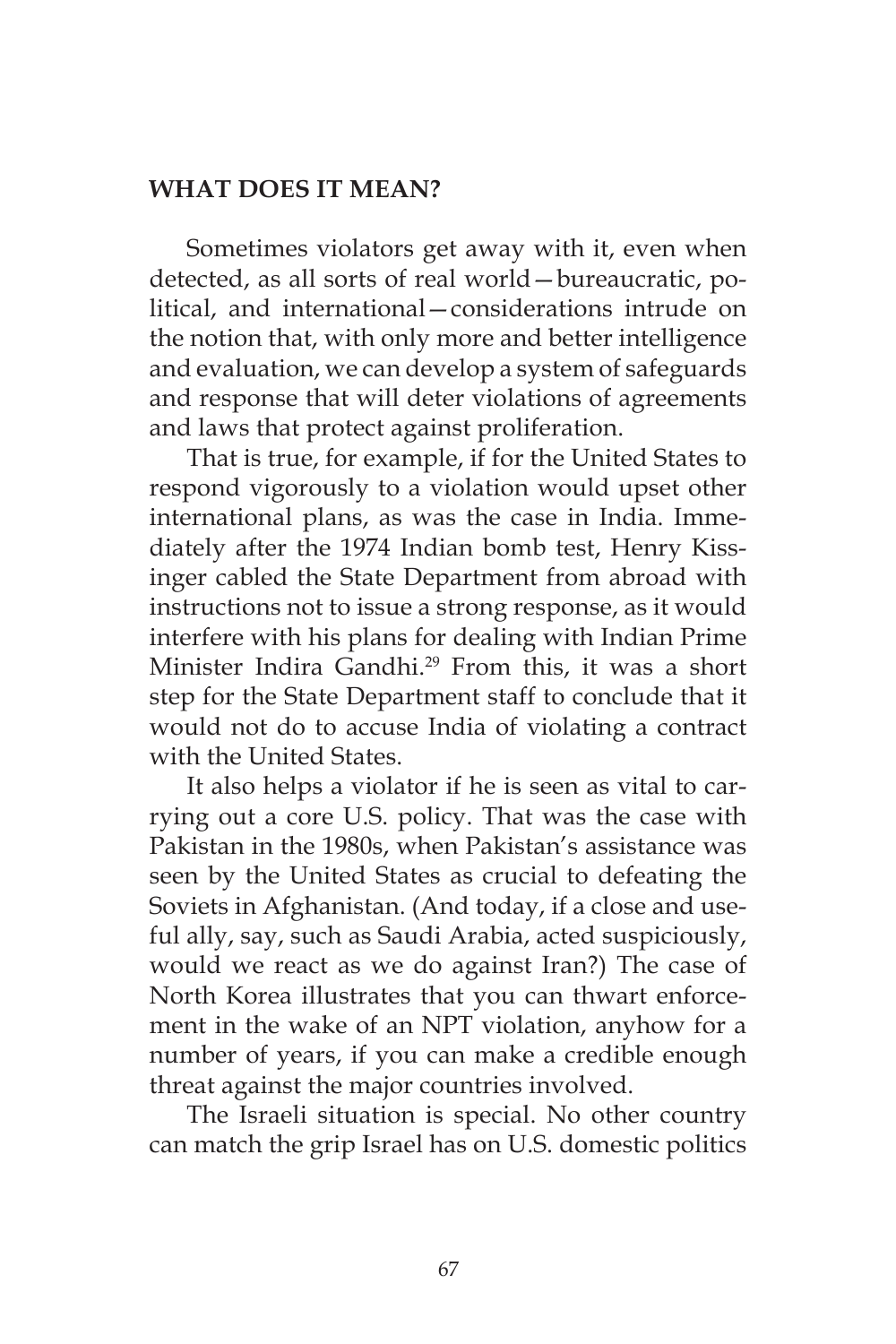or its ability to sway Congress. (The successful lobbying of the Indian American Council in connection with the 2008 U.S.-India nuclear agreement demonstrates that India is learning fast how to mobilize its U.S. diaspora.)

To bring U.S. policy on Israeli nuclear weapons up to date, it is clear that the United States is not remotely ready to confront any possible Israeli wrongdoing in connection with its nuclear weapons. Our government is not even ready to confront the fact of Israel's nuclear weapons, even though every school child knows Israel has them. When newly elected President Barack Obama was asked at his first TV news conference in 2009 whether he knew of any nuclear weapon states in the Middle East, he said he did not want to speculate.<sup>30</sup>

The official U.S. position on nonproliferation as it relates to Israel remains that the subject should not ever be discussed: At the IAEA Board of Governors Meeting in March 2013, under the heading, "Israeli Nuclear Capabilities and the Helsinki Conference on Establishing a Middle East WMD-Free Zone," Ambassador Joseph Macmanus, the permanent U.S. Representative to the IAEA, stated:

The United States regrets that the issue of Israeli nuclear capabilities has once again been brought before the Board. Unlike other Member States whose nuclear activities are included on this Board's agenda, Israel has broken no agreements under the purview of the Agency.<sup>31</sup>

The operative phrase is, of course, "under the purview of the Agency," which makes a fine distinction that keeps the statement just within the truth. But it also makes it difficult for the United States to be taken seriously by the international community when we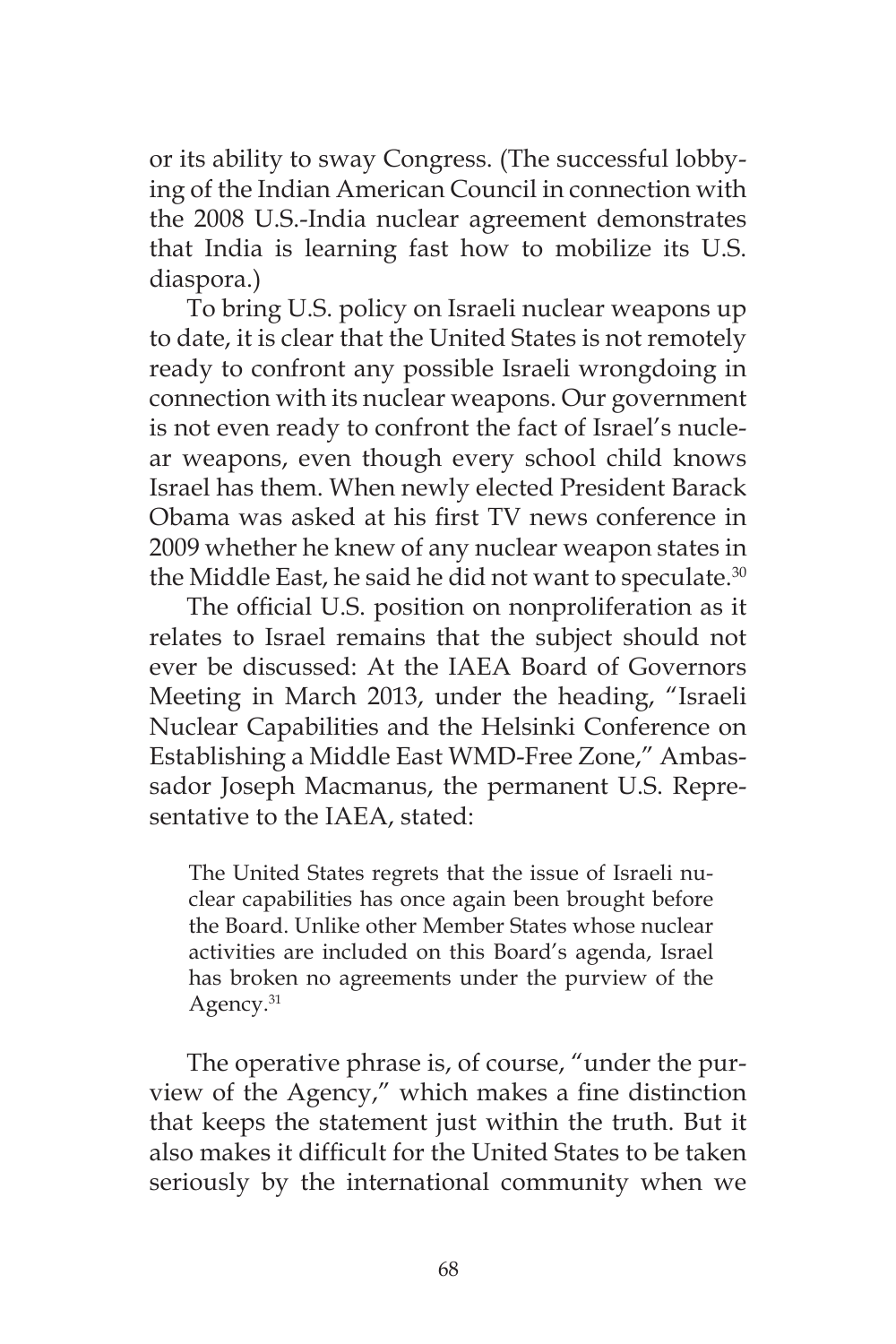charge other, less friendly countries with violations of the NPT.

Some of the events I described are decades old, but human nature has not changed. It suggests security of nuclear materials useful for bombs—against national appropriation or theft—is not entirely as advertised. More safeguards and intelligence and protection are not necessarily the whole solution. There remains the crucial element identified in the previously cited IAEA factsheet on proliferation: the "will of the international community . . . to take action." As we have seen, given the realities of world politics mixed with domestic considerations, that "will to take action" cannot be taken for granted, and neither can the effective functioning of the entire international nonproliferation apparatus both within and outside the NPT.

## **ENDNOTES - CHAPTER 4**

1. *The Structure and Content of Agreements Between the Agency and States Required in Connection with the Treaty on the Nonproliferation of Nuclear Weapons*, IAEA Information Circular (INFCIRC) 153, Vienna, Austria: International Atomic Energy Agency (IAEA), June 1972, para. 28.

2. *IAEA Safeguards: Stemming the Spread of Nuclear Weapons*, FS Series 1/02/E, Vienna, Austria: IAEA, available from *www.iaea. org/Publications/Factsheets/English/S1\_Safeguards.pdf*.

3. "Remarks by President Barack Obama," Hradcany Square, Prague, Czech Republic, Washington, DC: The White House, Office of the Press Secretary, April 9, 2009, available from *www.whitehouse.gov/the\_press\_office/Remarks-By-President-Barack-Obama-In-Prague-As-Delivered*.

4. North Korea is in an ambiguous category. It announced its withdrawal from the treaty in 2003. But because it did so while it was in violation of the treaty, it would be more consistent to regard it as a member in noncompliance.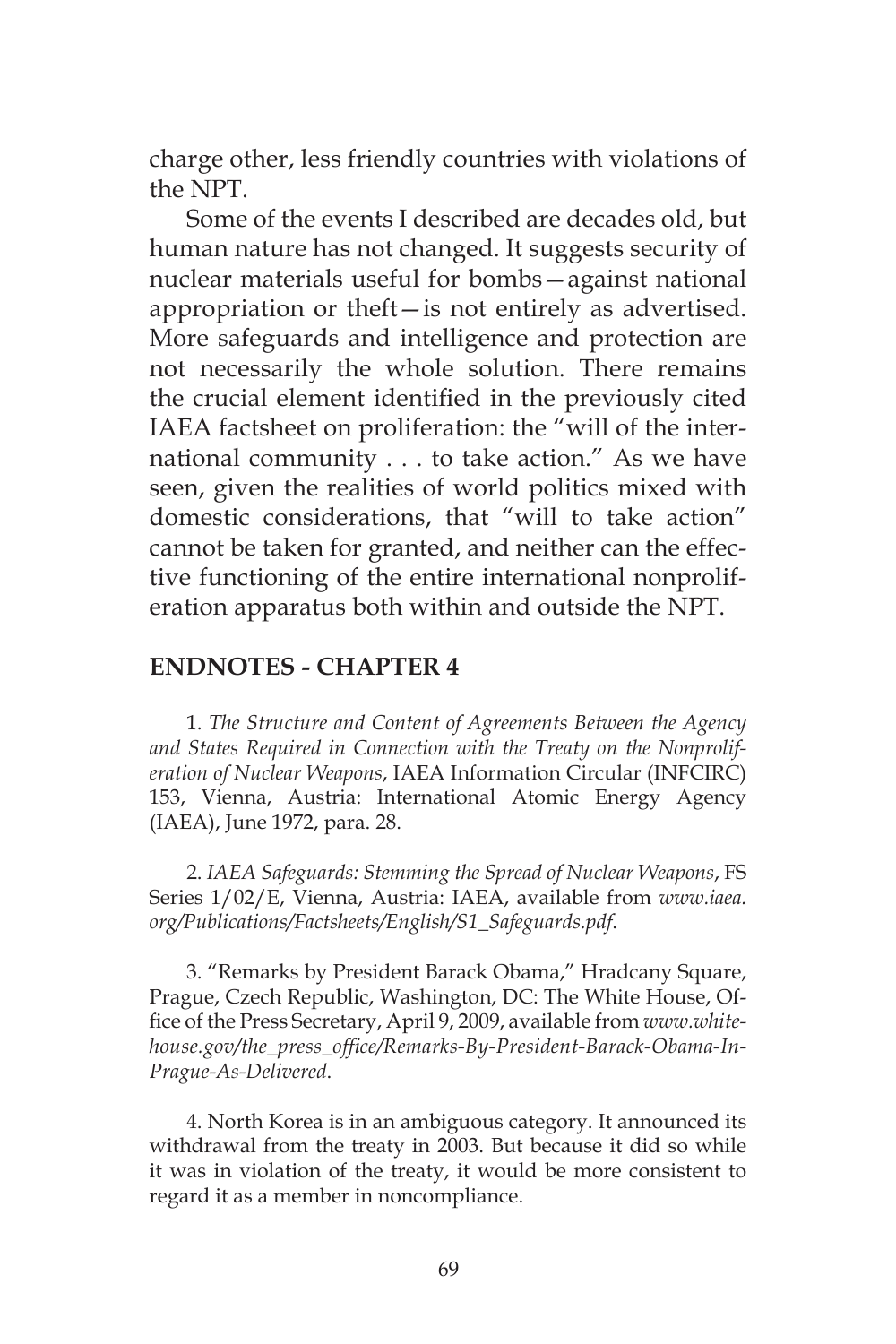5. Victor Gilinsky and Roger Mattson, "Revisiting the NU-MEC Affair," *The Bulletin of the Atomic Scientists*, March-April 2010. I draw mainly on this article for the history of the NUMEC episode.

6. See Leonard Weiss, "The Vela Event of 1979 (Or the Israeli Nuclear Test of 1979)," Presentation at the conference, "The Historical Dimensions of the South Africa's Nuclear Weapons Program," Pretoria, South Africa: December 10, 2012, available from *iis-db.stanford.edu/evnts/7484/Weiss\_vela\_presentation\_12.10.12.pdf*.

7. See "Agreement between the United States Atomic Energy Commission of the President of India," Washington, DC: Nuclear Control Institute, March 16, 1956, available from *www.nci. org/a/1956\_d20.htm*.

8. See "Agreed Framework of 21 October 1994 Between the United States of America and the Democratic People's Republic of Korea," INFCIRC 457, Vienna, Austria: IAEA, November 2, 1994, available from *www.iaea.org/Publications/Documents/Infcircs/ Others/infcirc457.pdf*.

9. Ironically, the plutonium production capacity of the proposed two LWRs to replace North Korea's indigenous ones was considerably greater than that of all the indigenous reactors North Korea planned to build.

10. Or appeared to. There is some dispute over the correct translation of what they said.

11. The government's response to the possibility of a major violation of U.S. security and law recalls the reaction of the Bishop of Worcester's wife upon hearing that man descended from the apes: "My dear, let us hope that is not true, but if it is, let us pray that it will not become generally known."

12. Seymour Hersh, *The Samson Option*, New York: Random House, 1993. I find the chapter on the Apollo case strange and at odds with the rest of Hersh's book, which is a tough-minded exposé of Israel's nuclear weapons program, and also at odds with Hersh's usual investigatory approach.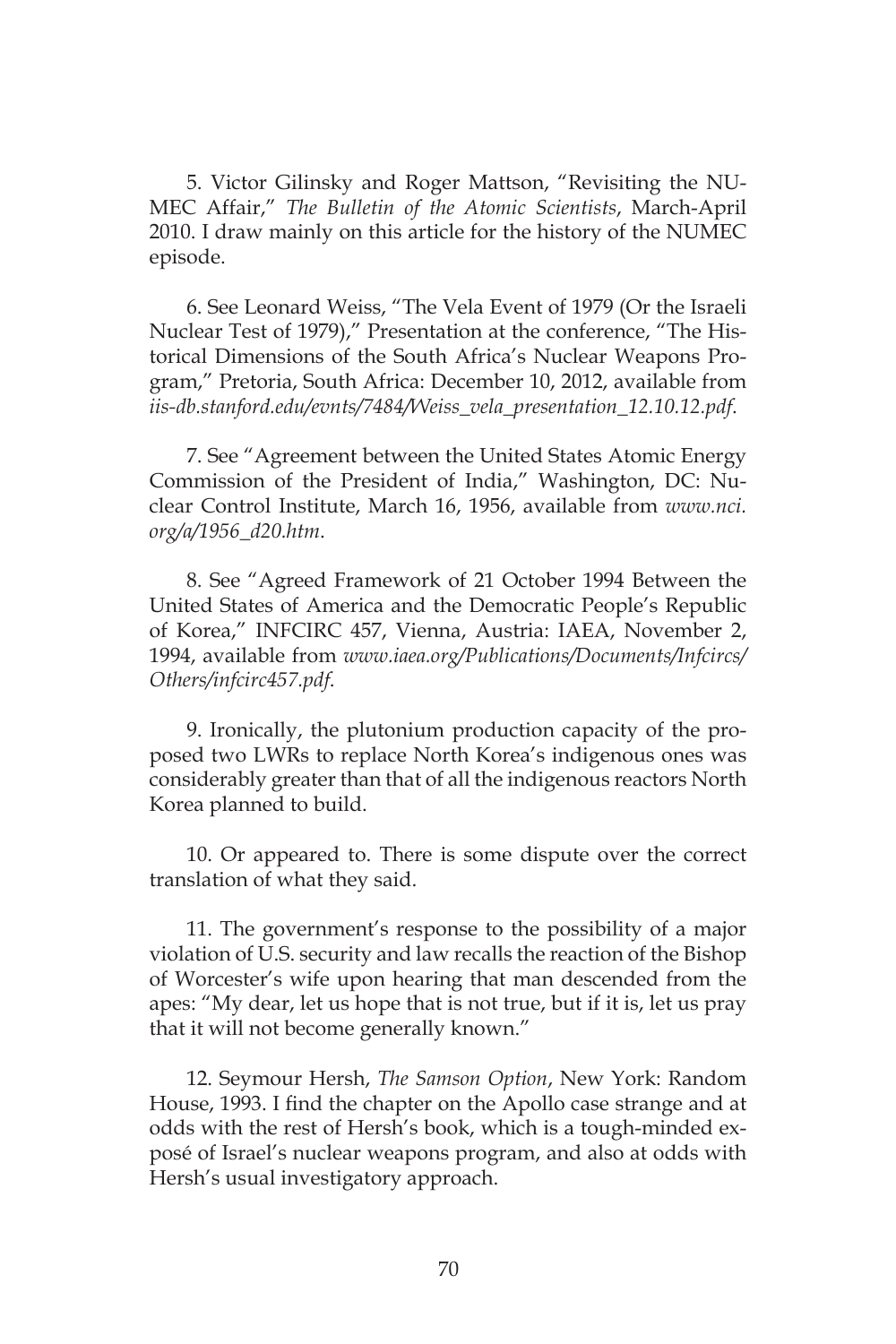13. Wikipedia has the following entry:

Lekem, (also pronounced 'Lakam') an acronym for ha-Lishka le-Kishrei Mada (Hebrew: until Relations), Bureau of Scientific Relations), was an Israeli intelligence agency headed by spy-master Benjamin Blumberg (1957- 81), and by spy-master Rafi Eitan (1981-86). It collected scientific and technical intelligence abroad from both open and covert sources, particularly for Israel's nuclear program.

 See, "Lekem," Wikipedia, last modified December 26, 2013, available from *en.wikipedia.org/wiki/Lekem*. The Office was originally set up to provide security for Dimona. Among other things, it organized the successful deception of American official "visitors" who, in line with a U.S.-Israeli agreement, were supposed to check on whether the reactor was part of a weapons program. Blumberg expanded into intelligence, putting his attachés in Israeli embassies and then into procurement, including "stunningly innovative missions to acquire materials for Israel's secret weapon." Dan Raviv and Yossi Melman, *Spies Against Armageddon*, Sea Cliff, NY: Levant Books, 2012, p. 147.

14. See Wolf Blitzer, *Territory of Lies*, New York: Harper & Row, 1989.

15. The AEC inventory results are in a report written by S.T.C. McDowell, Assistant Director for Control, AEC Division of Nuclear Materials Management, "Report of Survey: Control Over Enriched Uranium, Nuclear Materials & Equipment Corp., Apollo, PA, Division of Nuclear Materials Management," Nuclear Materials Management Survey Number DNMM-53, April 6, 1966. The report can be found in the Benjamin Loeb papers, Washington, DC: Library of Congress. Loeb assisted former AEC Chairman Seaborg in writing his biographical accounts.

16. Taken from the Gilinsky-Mattson *Bulletin* article. The information on the names of the Israeli quartet comes from AEC and FBI documents in the Benjamin Loeb papers. Identifying all four was another matter.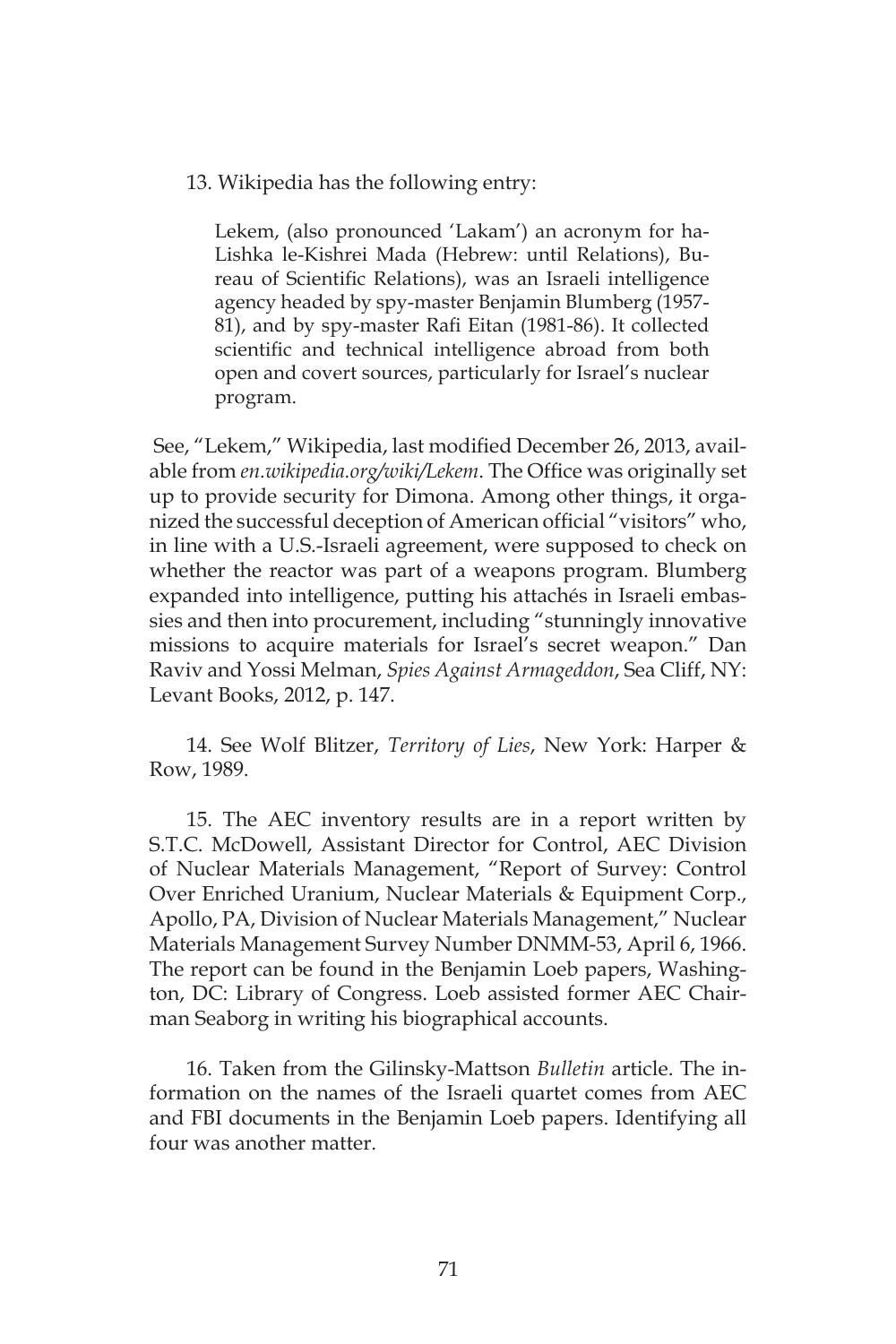17. Plutonium 238 power sources are used in pacemakers, for example. The Israeli visitors were supposedly interested in power sources for use in security fences for Israeli water systems.

18. In a June 2010 Foreign Policy Association blog, columnist William Sweet described the evidence on this as:

darkly hilarious—for example, reports of visits to the NUMEC plant by the likes of the top Mossad agent who had managed the kidnapping of Eichmann in Argentina, now pretending that he was a mere member of a trade delegation, as U.S. officials looked the other way. He also said he believed the 2010 Bulletin article by Mattson and Galinsky proved the case for Israeli theft 'beyond any reasonable doubt.'

See William Sweet, "What's History and What's Not," Foreign Policy Blogs Network, June 4, 2010, available from *foreignpolicyblogs.com/2010/06/04/whats-history-and-whats-not/*.

19. Shalom discusses his tenure at Shabak, including the episode that led to his departure, in the recent Israeli movie, *The Gatekeepers*, directed by Dror Moreh, 2012, Sony Pictures Classics, DVD.

20. In *ibid*., columnist William Sweet: "In the March-April issue of The Bulletin of the Atomic Scientists, Victor Gilinsky and Roger J. Mattson prove the assertion beyond any reasonable doubt, I believe, . . ."

21. The April 2, 1968, Helms letter is in the Gerald Ford Presidential Library. In a covering note, Helms wrote, "Since the subject matter of this letter is so sensitive for obvious reasons, I would appreciate if you would return it to me when you have taken whatever action you feel appropriate." The CIA has repeatedly refused to declassify the letter, which might say more about the CIA's discovery in Israel of traces of HEU with a Portsmouth signature. In January 1978, Duckett wrote to Chairman Morris Udall of the House Interior Committee to confirm that the CIA's suspicions in 1968 led to the letter from Helms to Clark. See John J. Fi